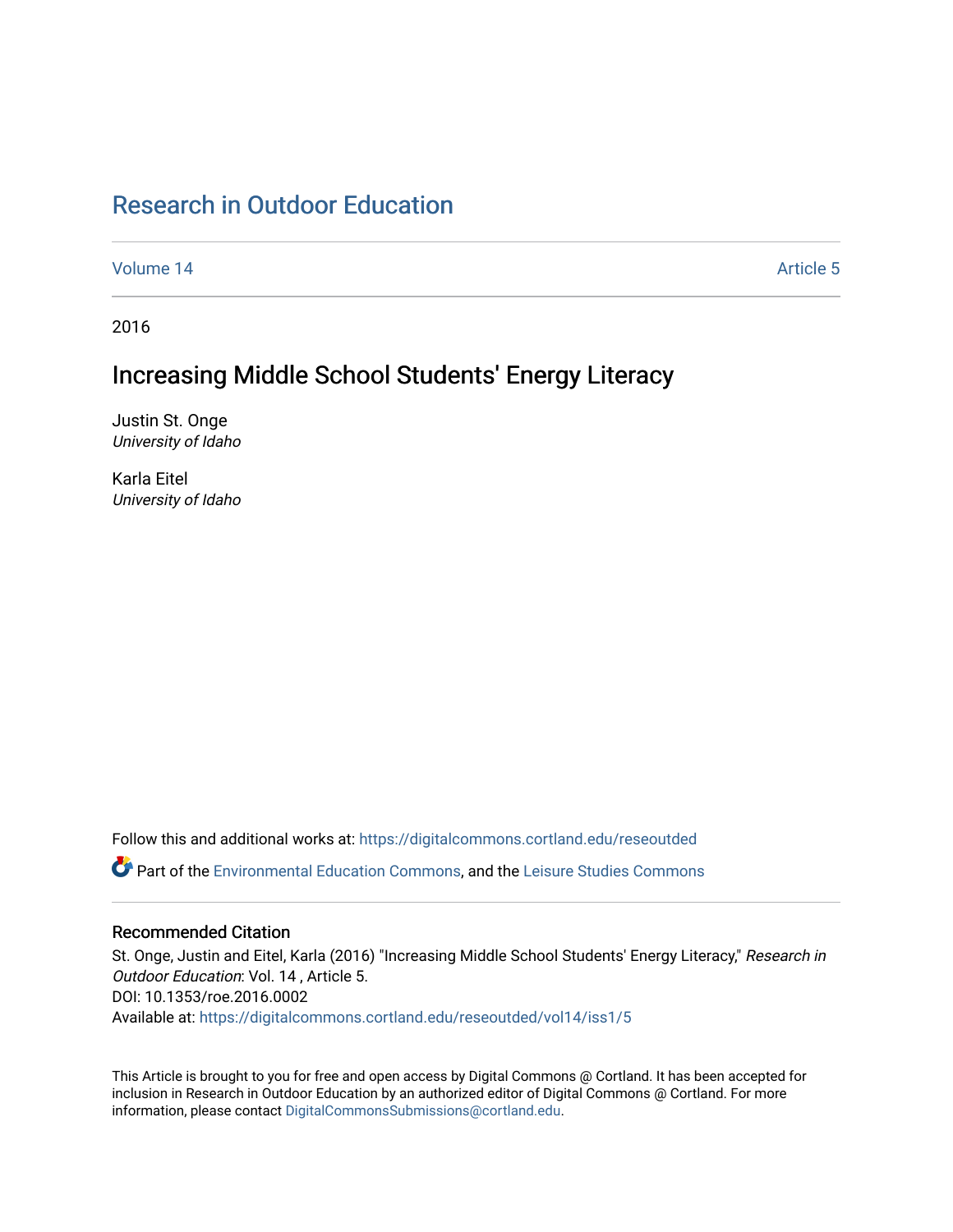Justin St. Onge Karla Eitel

# **Abstract**

The aim of this research was to examine the effectiveness of outdoor education on middle school students' energy literacy. An energy literacy curriculum was developed and taught in both outdoor and traditional, indoor classroom settings. Energy literacy constructs of knowledge, attitude, and behavior were evaluated and measured using a survey distributed pre, post, and 1-month after the curriculum was taught. The population (*n*=130) of this study was 6th grade students attending a five-day residential education program at an outdoor science school. Results showed greater increases in middle school students' energy literacy knowledge, attitude, and behavior when taught in outdoor learning environments. These findings indicate the benefit outdoor and non-traditional learning environments have in improving energy education in order to produce a more energy literate citizenry willing to tackle future energy decisions and challenges.

**Key Words:** outdoor education, energy literacy, energy attitudes, energy behaviors, environmental perceptions

**Justin St. Onge**, Graduate Student, University of Idaho; **Karla Eitel,** Associate Professor, Natural Resources and Society, Director of Education, McCall Outdoor Science School, University of Idaho

Address correspondence to Justin St. Onge, jstonge@uidaho.edu, (856) 520-2268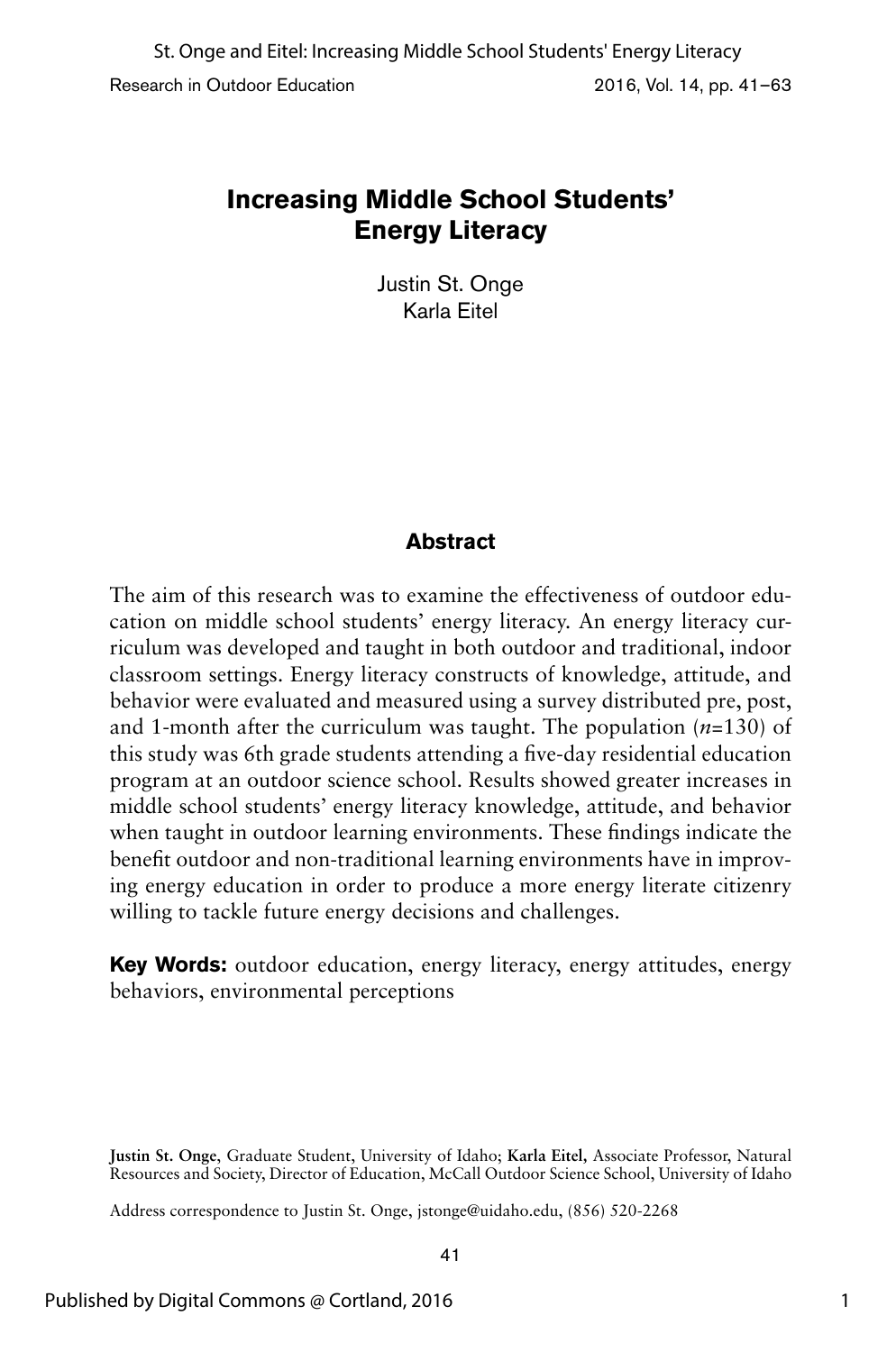## **Introduction**

Outdoor education is thought to provide an effective setting for youth to connect with nature and to influence their environmental perceptions. Within this context, environmental perceptions are defined as how individuals evaluate and identify with the environment (Bogner, 2002; Ittelson, 1978). Through outdoor education, students can develop a greater appreciation and understanding of the environment that may lead to a greater positive change in attitude regarding conservation and appropriate use of natural resources (Bogner, 1998). These outdoor experiences that positively influence students' environmental perceptions and curiosity in the environment lead to interest in obtaining related knowledge and intention to action (Bögeholz, 2006). Energy has been considered one of the most important issues of the  $21<sup>st</sup>$  century, yet, prior research has concluded that Americans are generally unable to solve energy related problems and make informed energy decisions (Barrow & Morrisey, 1989; DeWaters & Powers, 2008). This inability to actively solve and express attentiveness towards energy problems is thought to relate to students' lack of energy related knowledge and awareness. As we look for innovative ways of increasing students' energy literacy, outdoor education has the potential to be an important avenue for addressing this issue from a young age.

Energy literacy, as described by the Department of Energy, is the "comprehension and understanding of the nature and role of energy on Earth and in our everyday lives" (Department of Energy, 2014, p. 1). In any learning environment, context is thought to impact learning outcomes (Trigwell & Prosser, 1991). Therefore, setting may also impact energy literacy outcomes. An outdoor education setting expands the learning environment beyond the four walls of the classroom to where students can generate deep emotion and attachment to the natural world (Ramey-Gassert, 1997; Wilhelmsson, Lidestav, & Ottander, 2012). This sentiment and passion towards the natural world is thought to spark interest in obtaining and generating knowledge, fostering greater environmental awareness and motivation to act on beliefs (Bögeholz, 2006). A connection with the natural world has the potential to create a more effective energy education experience for students leading to greater gains in energy literacy.

The objective of this research was to compare changes in energy literacy of middle school students taught in outdoor settings versus those taught in traditional indoor classroom settings. In order to measure change in students energy literacy, an energy literacy assessment was administered immediately before, immediately after and one month after an energy literacy curriculum was taught in both outdoor and indoor classroom settings.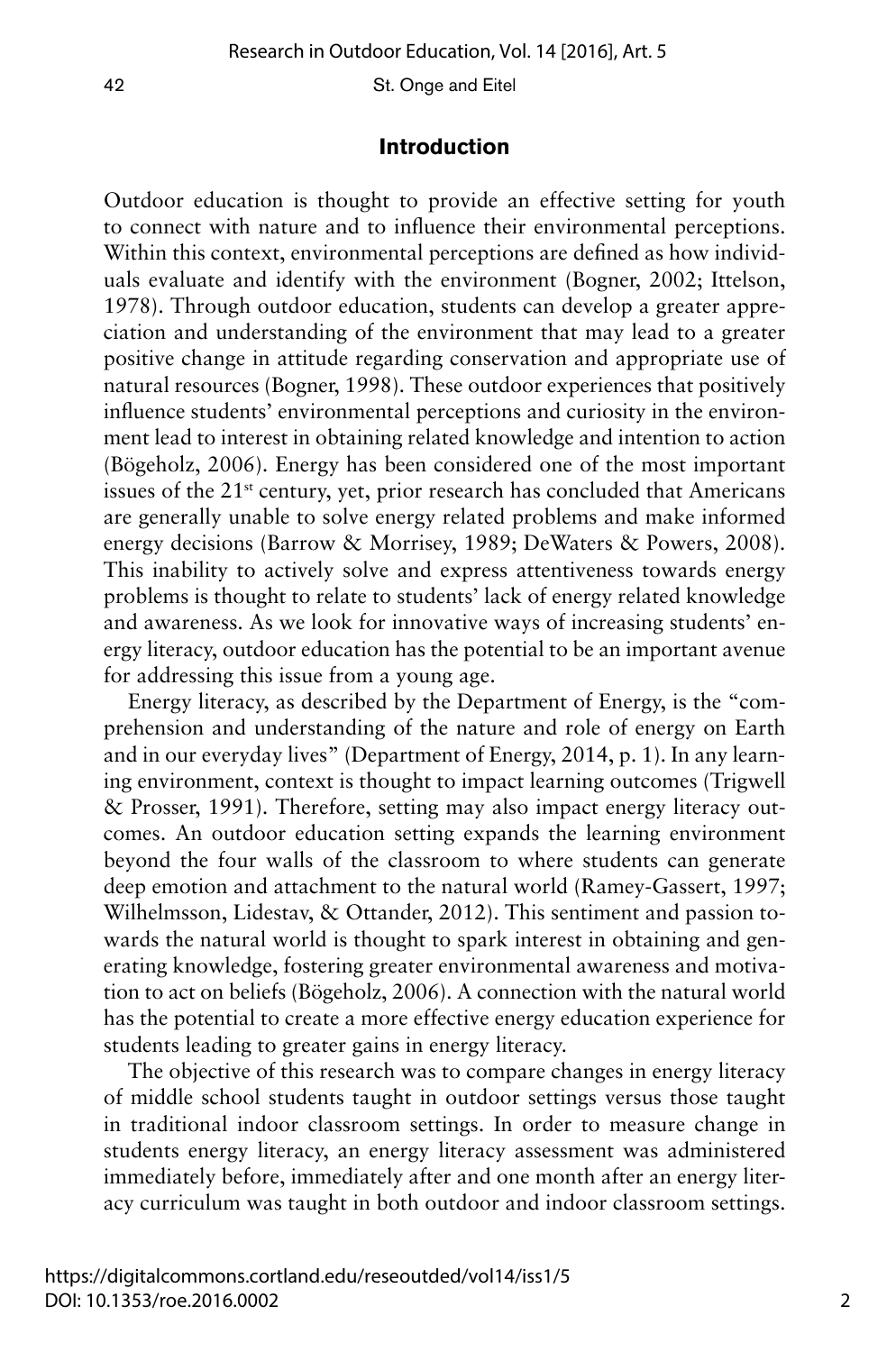The use of pre and post surveys allowed us to examine in which context students showed greater gains in energy knowledge, attitude, and behavior.

In conducting this research, we hope to fill gaps on the effectiveness of outdoor education for increasing energy literacy. Additionally, we hope to identify further questions to be studied in the energy literacy and outdoor education fields.

## **Literature Review**

Nature experiences and outdoor education classrooms are generally regarded as an effective avenue for enhancing environmental awareness, ecological concern, and promoting a positive change in students' environmental attitudes and actions (Bogner, 1998; Eagles & Demare, 1999). Through outdoor education, students develop environmental appreciation, awareness, and behavior, in addition to fostering a deep connection to the natural world, which influences students' environmental perceptions (Dresner & Gill, 1994; Bogner, 1998). These outdoor education experiences allow students to build positive relationships and understand their connection to the natural world that encourages interest to become more environmentally knowledgeable (Bögeholz, 2006; Farmer, Knapp, & Benton, 2007).

We need a knowledgeable and concerned population in order to tackle our current and future environmental problems. Hungerford and Volk (1990) describe knowledge as being a prerequisite to action. Prior to an individual taking action regarding an environmental problem, such as energy related decisions, that individual must be aware of the presence of the prevailing issue. Once an individual becomes aware and knowledgeable of the issue, they must be willing to take action or change behavior to resolve and improve the problem (Hungerford & Volk, 1990). A deep connection to an area or natural landscape has been shown to enhance care about environmental problems, as well as change one's environmental attitudes and behaviors (Cheng & Monroe, 2012).

 Although many researchers would like to think of the knowledge, attitude, behavior conceptual model as simple as knowledge affecting attitudes, and attitudes affecting behavior, we are aware of the complexity found within this model and the contribution of numerous other factors. The intricate relationship found between these three constructs has not lead to agreement between researchers within the outdoor environmental education field and suggests a call for further research (Leeming, Dwyer, Porter, & Cobern, 1993; Martin, 2003). For example, Millar and Tesser (1989) noticed some believe that behaviors are influenced by attitudes and cognitive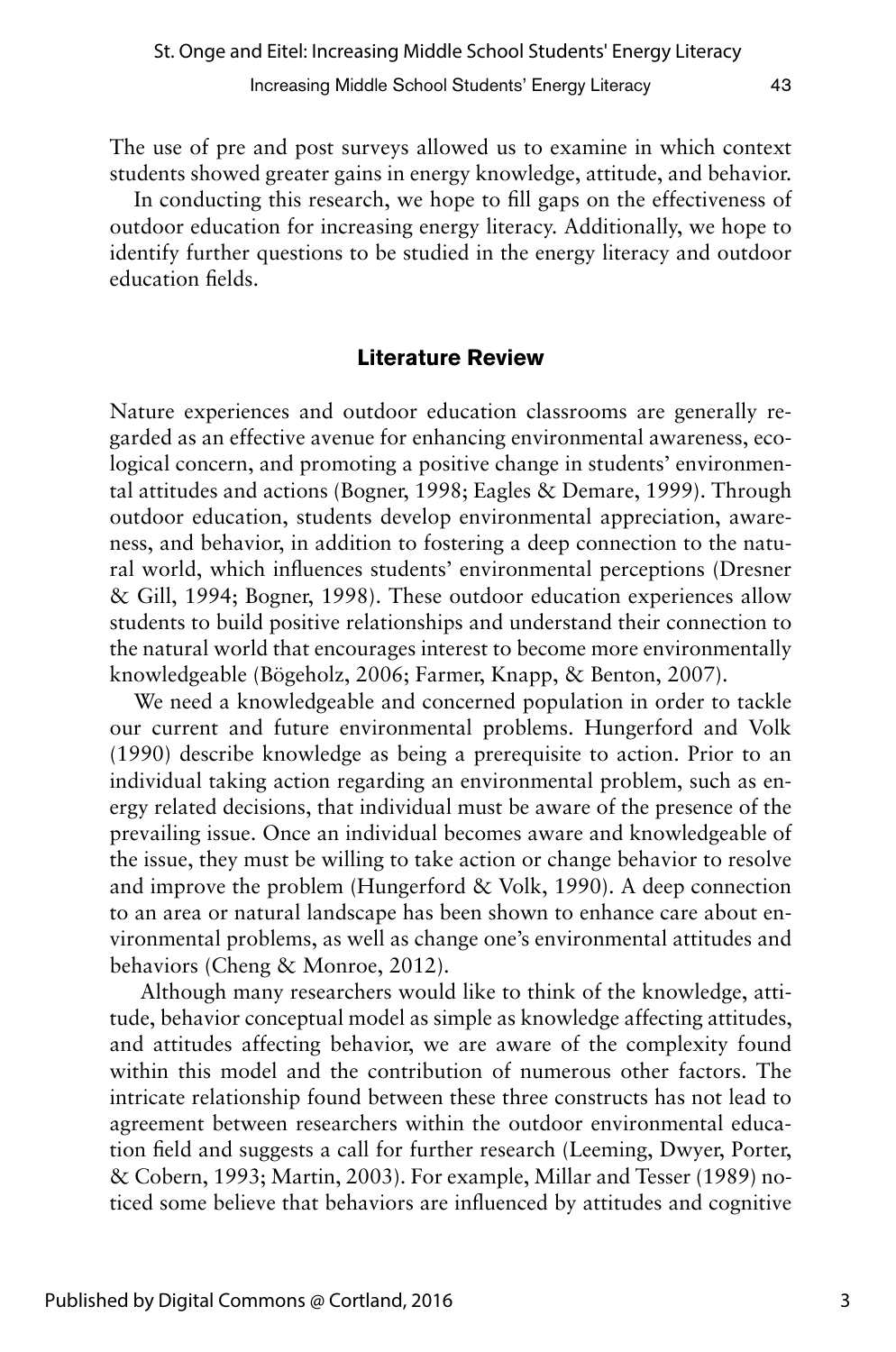factors, rather than the linear model of knowledge influencing attitudes and behaviors. Similar to Hungerford and Volk, Marcinowski (2004) suggests that the development and making of an environmental steward relies on an individual's knowledge and capacity to perform environmental actions.

In addition to having the knowledge needed to solve a problem, an individual must have the desire to act on it. As John Burroughs (1919) wrote, "Knowledge without love will not stick. But if love comes first, knowledge is sure to follow." Outdoor education provides an avenue for youth to connect more deeply with the natural world, which might spark motivational attitudes and commitment to the environment. Sobel (1996) builds on Burroughs' idea, suggesting that in fact connection to the natural world is a prerequisite for students to develop concern for environmental issues, and furthermore knowledge about the issue and a desire for action will follow from that connection. These experiences fuel the pursuit of knowledge that leads to shifting attitudes and changes in behavior (Farmer et al., 2007). Outdoor education provides opportunities for students to make emotional connections to the natural world, and cognitive connections between what they are learning and the natural processes occurring in front of their eyes. This process of learning that occurs in an outdoor setting not only helps students learn through first hand experiences in a rich and immersed environment, but knowledge is more easily acquired and held. When the learning process takes place in the indoor classroom, students do not have the ability to use all of there senses to grasp the material and become as excited and interested in the content as one would in an outdoor classroom (Lieberman & Hoody, 1998). These authentic learning experiences inherent in the natural world provide a valuable context for a deeper investigation of ideas and concepts.

Recently there has been a renewed interest and increase in the number of schools and students participating in nature-based programs at outdoor education centers and within their own communities (Bentsen, Schipperijn, & Jensen, 2013; Louv, 2008). This surge in interest is thought to reflect teachers' realization of the positive impacts nature-based programs have on students' attitudes and behavior (Ballantyne & Packer, 2002).

Bogner (1998) evaluated middle school students' environmental attitudes and behaviors after attending both one and five-day outdoor ecology programs located in a national park. Of the 700 students surveyed from both the programs, survey scores showed that both programs increased cognitive understanding; and furthermore, the five-day program prompted a favorable transformation in students' actual and intended behavior and in their pro-conservation attitudes (Bogner, 1998). This study found that the outdoor ecology education program influenced students' environmen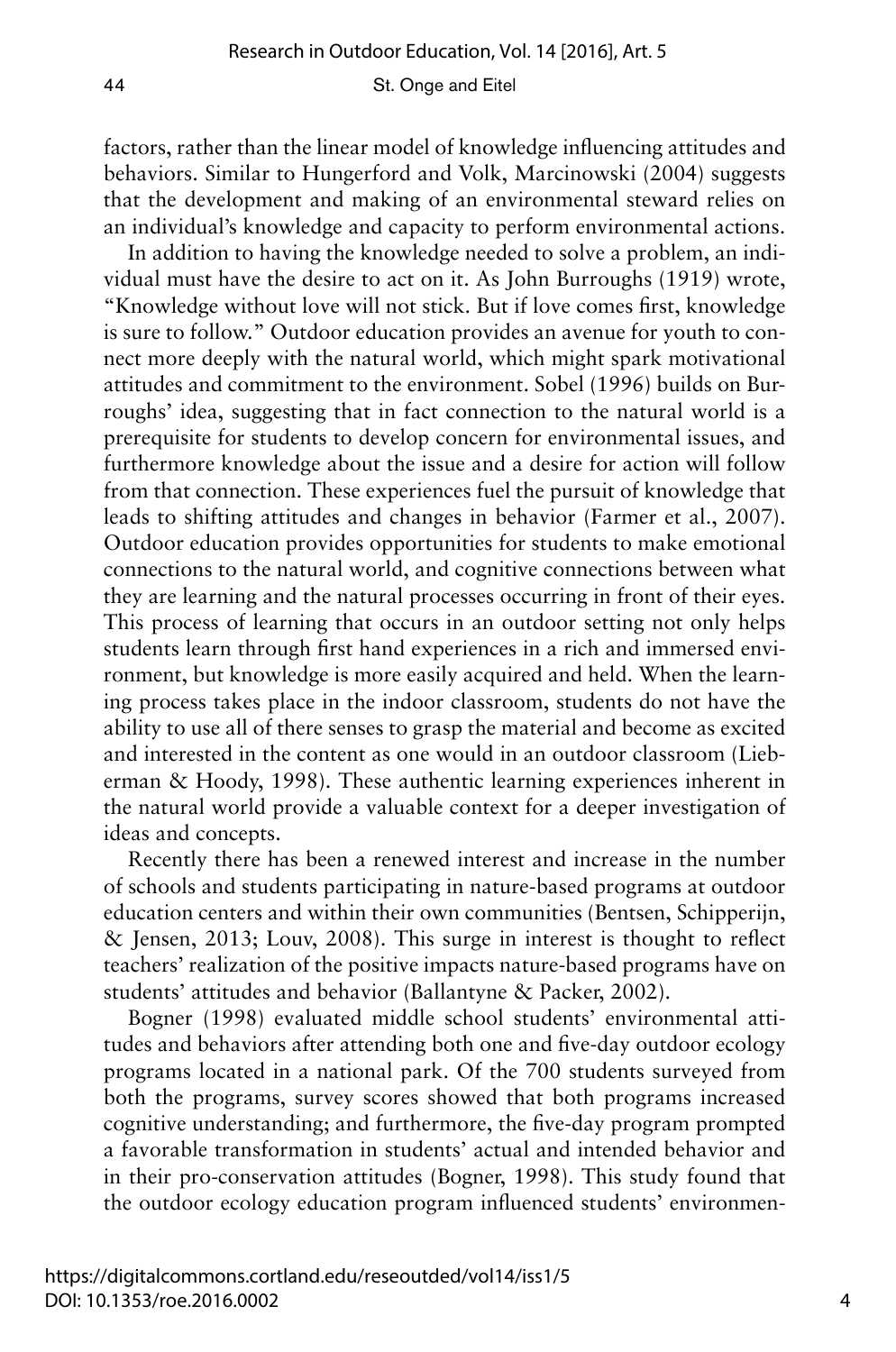tal concern and provided an effective learning environment leading to a more environmentally literate citizenry who is more willing to take action. Collado, Staats, and Corraliza (2013) found similar results studying children attending summer camps and determined direct nature experiences increased children's emotional attachment towards nature, their ecological beliefs, and inclination towards displaying ecological behavior.

Little research has been conducted on energy education in outdoor education spaces, but numerous energy literacy studies (i.e., home and dorm energy audits, project-based learning, experiential classroom lessons) have shown that observational, field-based immersion experiences can help facilitate the learning process (Caton, Brewer, & Brown, 2000; Brewer, Lee, & Johnson, 2011; van der Horst, Harrison, Staddon, & Wood, 2015). As energy literacy is defined within this research study and academically, becoming an energy literate individual holds more depth than pure knowledge, attitude and behavioral constructs are equally important. Research suggests that meaningful connections with nature are developed when students learn in outdoor settings, which encourage them to become more likely to recycle and conserve water and energy (Ernst, 2005; Kimbell et al., 2009). Outdoor classrooms give students the ability to participate in a comfortable learning environment where they can develop meaningful connections by witnessing nature first hand and observing natural environmental processes (Maynard & Waters, 2007), potentially allowing students to greatly improve not only energy literacy knowledge, but related attitudes and behaviors, as well.

## **Methods**

The aim of this study was to understand the impact an outdoor education learning environment has on middle school students' energy literacy. Energy literacy was measured using the constructs of energy literacy knowledge, attitude, and behavior (DeWaters & Powers, 2008, 2011). These three energy literacy constructs were evaluated and measured in order to address the research question: Do students show a greater increase in energy literacy from learning in an outdoor or indoor setting?

The population of this study was 6th grade students attending a five-day residential education program at the University of Idaho College of Natural Resources McCall Outdoor Science School (MOSS) in McCall, Idaho. The research was conducted under the assumptions of a post-positivist paradigm with a quantitative method of collecting and analyzing data (Creswell, 2014). An energy literacy survey instrument was created using survey items from two other instruments designed to measure students' energy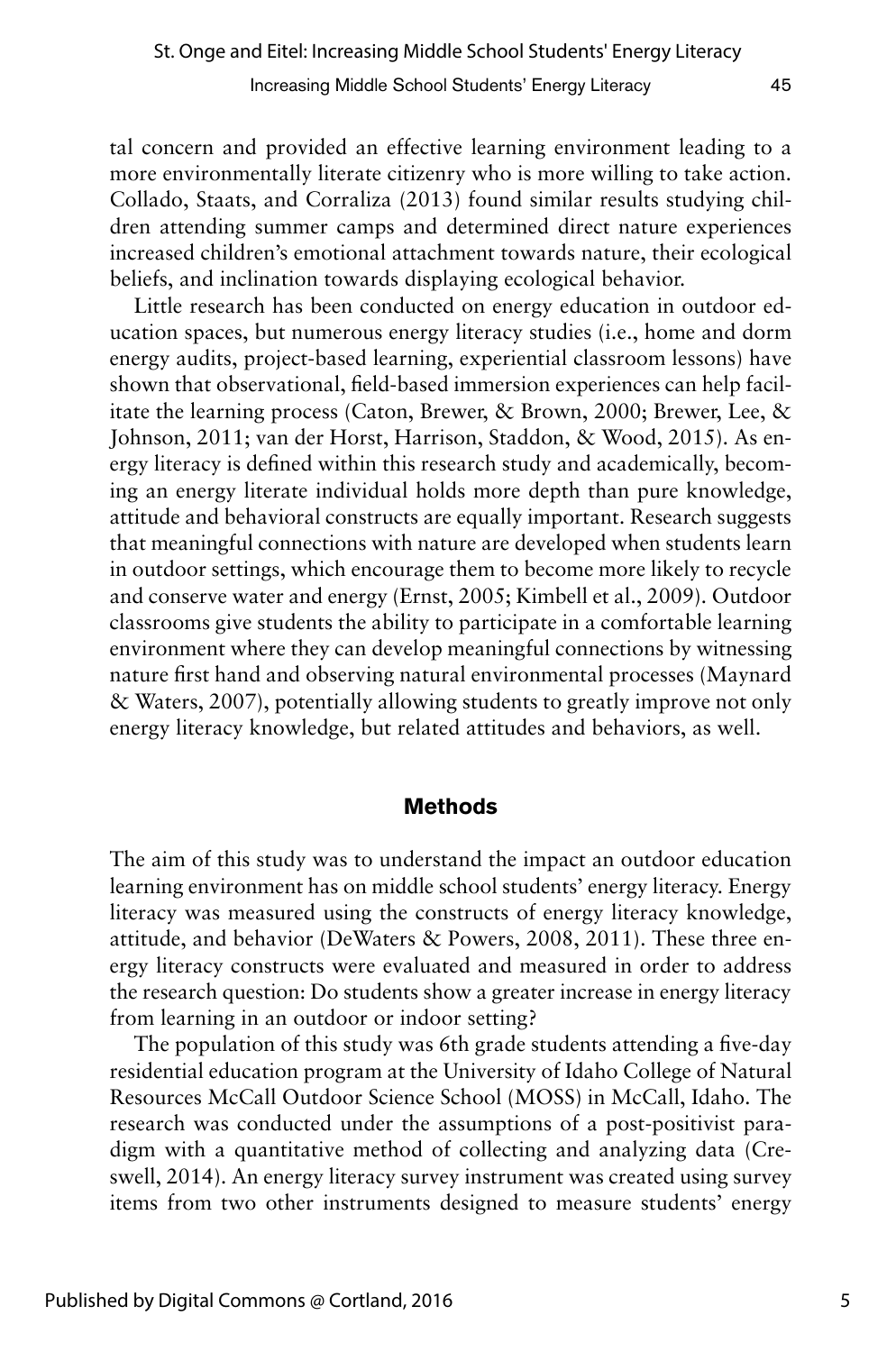knowledge, attitude, and behavior. The energy knowledge questions were developed by and used for the Northwest Advanced Renewables Alliance Energy Literacy Assessment–Middle School Version (2015). Energy literacy attitude and behavior questions were pulled from the Energy Literacy Survey- Middle School Issue (DeWaters, 2009). The five-page 32-question survey instrument included six attitude questions, six behavior questions, and 20 multiple-choice questions. A Cronbach's alpha value was calculated for each of the energy literacy constructs, with scores of .79 (attitude), .76 (behavior), and .60 (knowledge).

The survey addresses the energy literacy constructs in three sections. Knowledge questions evaluated students' basic energy content understandings. Attitude questions determined students' attitudes about energy production and use. Lastly, the behavior questions determined students' behavior regarding energy consumption. The survey is constructed on a 5-part Likert-type response with one neutral response  $(1 -$  Strongly Disagree,  $5 =$  Strongly Agree for attitudes;  $1 =$  Never,  $5 =$  Always for behaviors) to measure attitudes and behaviors, and a 3-option multiple-choice question to measure knowledge of energy concepts.

During the course of the five-day residential program, students were taught four 30-minute energy literacy lessons in either an indoor or outdoor setting. Each student participating in the research study was randomly assigned to a field group. Subsequently, field groups were randomly assigned to either an indoor or outdoor setting for their lessons to control for this external factor. The indoor lessons were taught in a traditional classroom setting with 4–5 students situated at each table. The energy lessons taught in the outdoor setting took place outside the classroom in a nearby forest and on the beach of a lake. Regardless of setting, class sizes consisted of 20–25 students and they were taught the same exact energy lesson. To ensure each field group received the same energy literacy instruction, the same teacher taught every indoor and outdoor energy lesson. This allowed for controlling the energy literacy content knowledge, comfort level, and teaching methods for the instructor of each group. Before students began their energy literacy lessons, students completed a pre-survey to assess initial energy literacy. After participating in four energy literacy lessons in either an indoor or outdoor setting, students completed a post-survey. Students completed a final 1-month delayed post-survey in their school, approximately 30 days after the post-survey was administered. This research used a population sampling strategy by surveying every 6th grade student from one middle school attending MOSS during the study period.

The energy literacy curriculum covered a variety of energy principles and concepts that aligned with the U.S. Department of Energy- Energy Literacy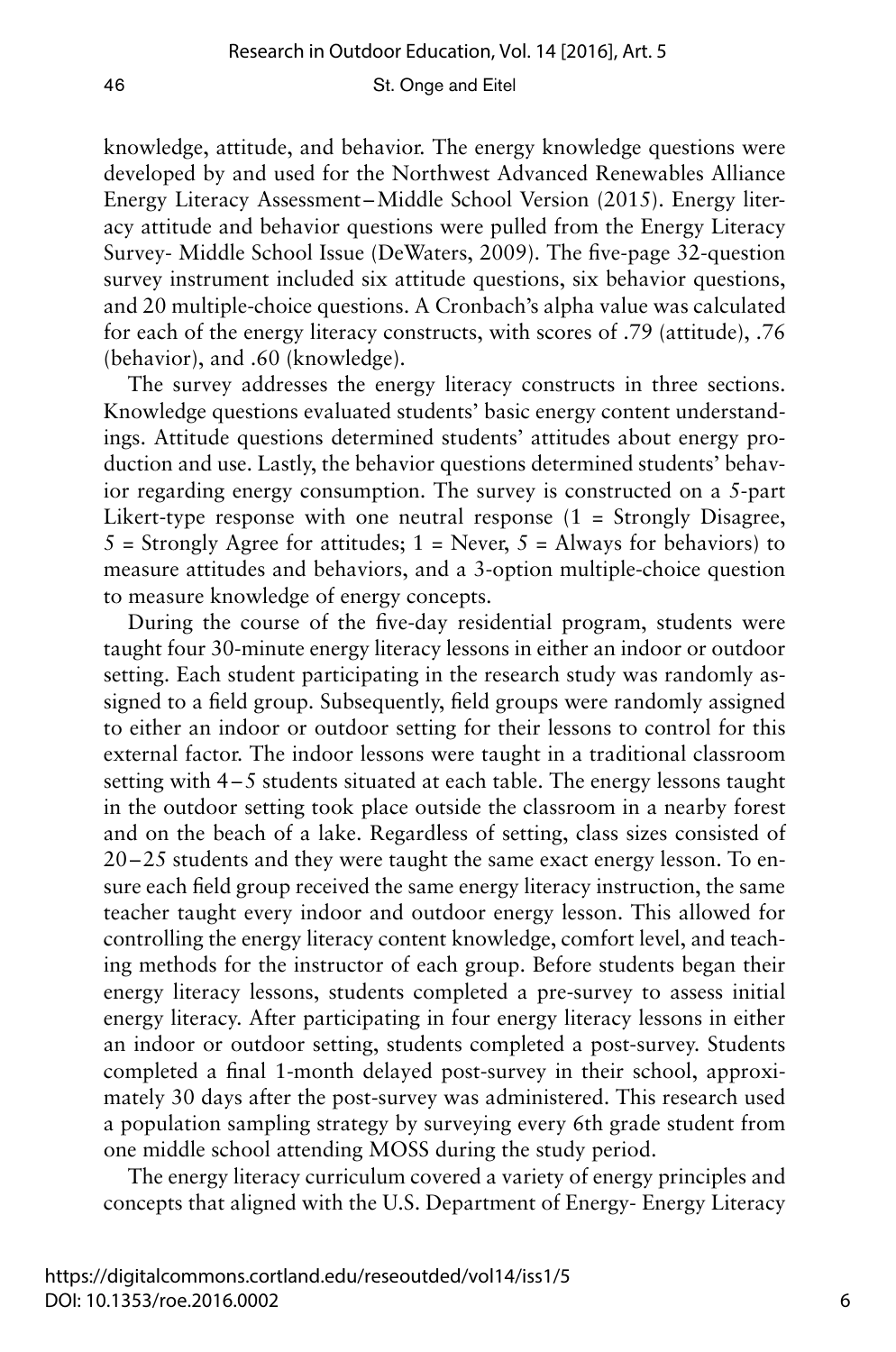| <b>Energy Literacy Curriculum</b>                                                                                                           |                                                                                                                                                     |                                                                                                                                                             |                                                                                                                                                                                                                        |  |  |  |
|---------------------------------------------------------------------------------------------------------------------------------------------|-----------------------------------------------------------------------------------------------------------------------------------------------------|-------------------------------------------------------------------------------------------------------------------------------------------------------------|------------------------------------------------------------------------------------------------------------------------------------------------------------------------------------------------------------------------|--|--|--|
| Lesson 1                                                                                                                                    | Lesson 2                                                                                                                                            | Lesson 3                                                                                                                                                    | Lesson 4                                                                                                                                                                                                               |  |  |  |
| Students<br>receive an<br>introduction to<br>energy: clas-<br>sifying forms<br>of energy, key<br>terms and laws,<br>states, and<br>systems. | Students<br>identify pros<br>and cons of<br>renewable and<br>non-renewable<br>energy sources<br>and discuss en-<br>ergy technology<br>and practice. | Students learn<br>how energy<br>flows through<br>the Earth<br>system and the<br>environmen-<br>tal impacts of<br>energy pro-<br>duction and<br>consumption. | Students ex-<br>amine human<br>energy con-<br>sumption and<br>conservation<br>while discuss-<br>ing energy<br>policy and de-<br>cision making.<br>Students under-<br>stand energy<br>transformation<br>and conversion. |  |  |  |

**Figure 1** Energy Literacy Framework.

Framework (Figure 1). Lessons included within the energy literacy curriculum provided students with a general introduction to energy (forms, states, systems, laws), energy sources with an emphasis on renewables, environmental impacts due to energy production and consumption, and ways of consuming less energy through conservation techniques.

## **Data Analysis**

Once students had completed the pre, post, and 1-month delayed energy literacy survey, answers were entered into a Microsoft Excel spreadsheet and converted into numerical scores for analysis. Knowledge questions were assigned one point for a correct answer and zero points for an incorrect answer or blank response. The attitude and behavior questions that use a 5-part Likert-type response were entered using the numerical value. Values for each Likert-type question range from one to five, one representing "strongly disagree" to five representing "strongly agree" in the attitude section, and one representing "never" to five representing "always" in the behavior section. Blank responses within the attitude and behavior constructs were omitted from the analysis. Students' responses from each of the three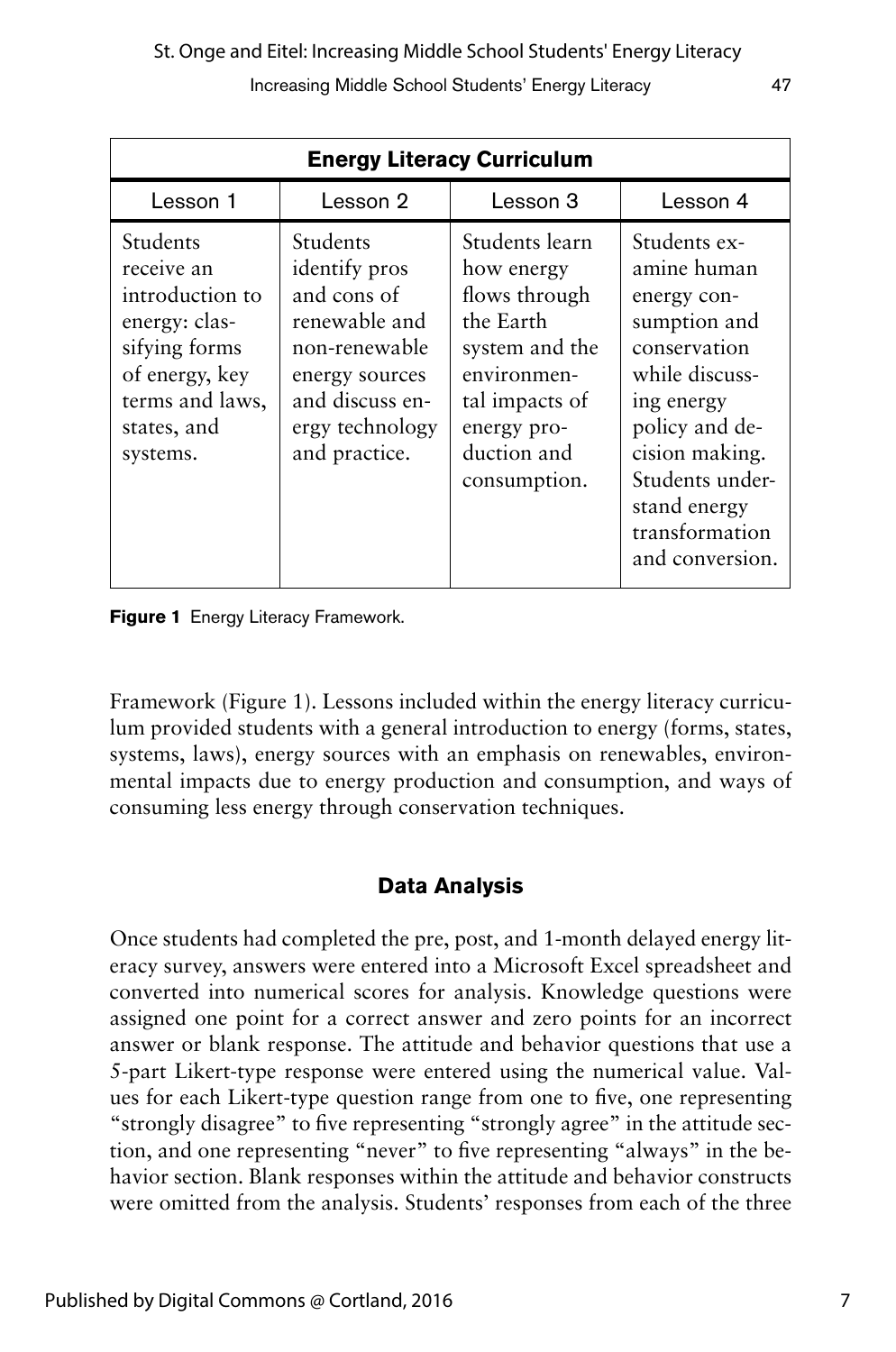constructs (knowledge, attitude, and behavior) were analyzed separately. Maximum scores on the energy literacy survey are 20 in the knowledge section and 30 in both of the attitude and behavior sections. Additionally, a mean ranging between 1 and 5 was calculated in the attitude and behavior sections.

Statistical analysis was performed with Microsoft Excel and Statistical Package for Social Sciences (SPSS) version 23.0 (IBM Corp., 2015). Using SPSS a Repeated Measures ANOVA test was used to analyze the difference between pre, post, and 1-month delayed knowledge questions. A Wilcoxon Signed-Rank Test was used to analyze attitude and behavior Likert-type questions at each of the three survey periods.

#### **Results**

#### Knowledge Survey Results

A total of 130 6th grade students each completed a pre, post, and 1-month survey (64 taught outside, 66 taught inside). Overall energy literacy knowledge scores were fairly low regardless of students learning environment (pre: 49%, post: 58%, 1-month: 54%). However, students taught in an outdoor setting experienced greater gain in energy knowledge, an increase in survey average of 11.15% between pre and post survey and an increase of 10.55% between pre and 1-month survey. This is compared to an increase in 7.40% between pre and post survey and a small increase of 0.35% from pre to 1-month survey for students taught inside. Students taught in an outdoor setting also showed greater energy knowledge retention rates at the 1-month delayed post survey.

Student performance results are presented in Table 1, showing the comparison between outside and inside learning environments for each survey given during the research study. The knowledge section of the energy literacy survey, included 20 questions each worth 1 point for a maximum score of 20. Pre surveys were given to students at the time of arrival at MOSS, before any energy literacy lessons were taught.

The 64 students assigned to the outdoor learning environment completed the pre survey with a mean score of 9.86. Upon finishing the weeklong energy literacy curriculum and before returning home, the post survey was administered yielding a mean score of 12.09. A pairwise comparison (Table 2) showed a statistically significant difference between outside energy knowledge pre and post survey scores  $(p = 7.03E-9)$  and between energy knowledge pre and 1-month survey scores  $(p = .000002)$ . Even though students experienced a slight decrease and no statistically significant dif-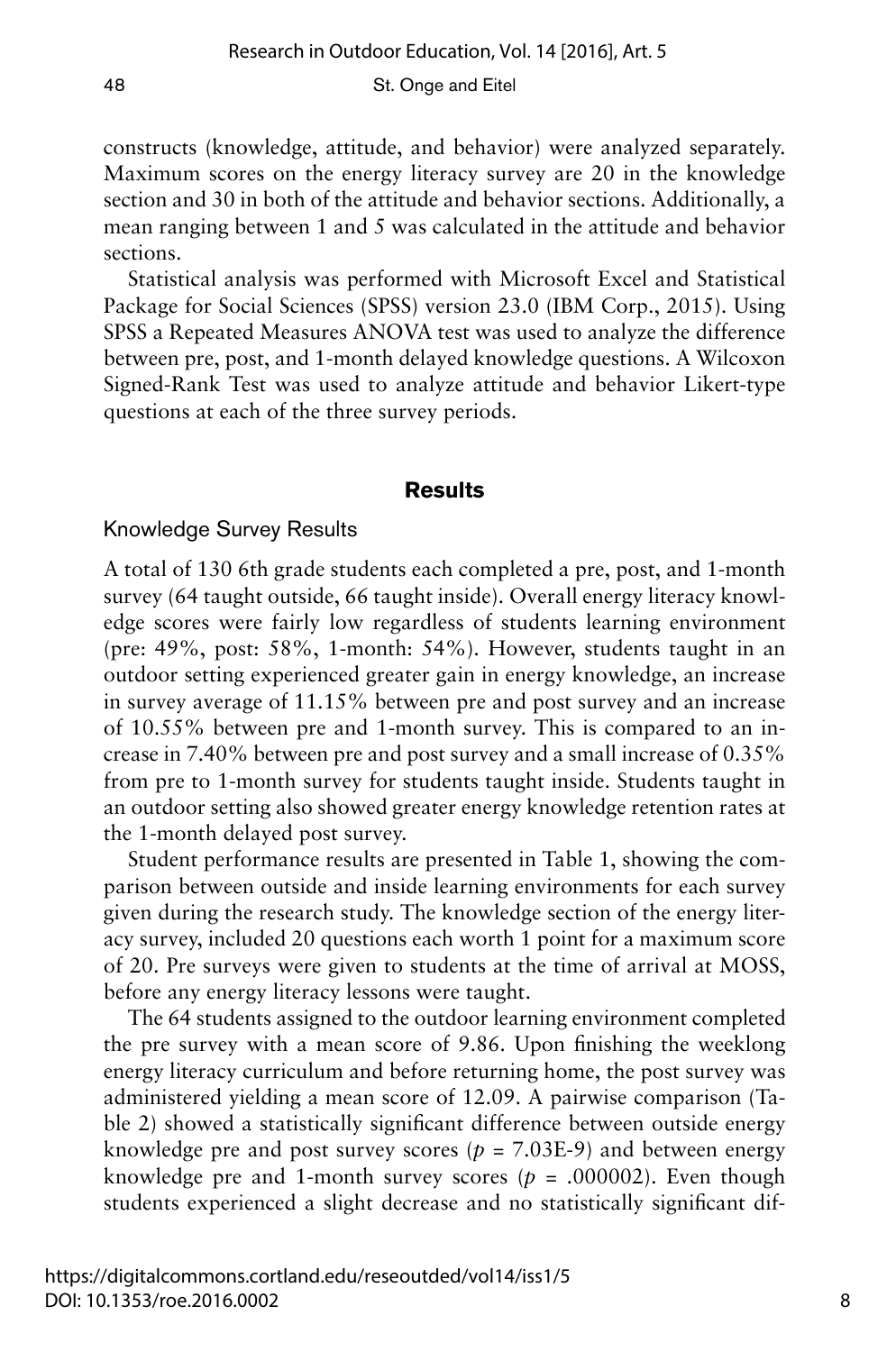|                     |       | Outside |         | Inside |       |         |  |
|---------------------|-------|---------|---------|--------|-------|---------|--|
|                     | Pre   | Post    | 1-Month | Pre    | Post  | 1-Month |  |
| N                   | 64    | 64      | 64      | 66     | 66    | 66      |  |
| М                   | 9.86  | 12.09   | 11.97   | 9.70   | 11.18 | 9.77    |  |
| SD                  | 3.14  | 3.07    | 2.99    | 2.96   | 2.98  | 2.77    |  |
| Survey Avg. $(\% )$ | 49.30 | 60.45   | 59.85   | 48.50  | 55.90 | 48.85   |  |

|  | Table 1 Knowledge Survey Results |  |  |
|--|----------------------------------|--|--|
|--|----------------------------------|--|--|

| Table 2 Pairwise Comparisons, Measure: Knowledge Outside |  |  |  |
|----------------------------------------------------------|--|--|--|
|----------------------------------------------------------|--|--|--|

|              |              |                               |               |                     |                | 95% Confidence<br>Interval for Std.<br>Difference <sup>b</sup> |
|--------------|--------------|-------------------------------|---------------|---------------------|----------------|----------------------------------------------------------------|
| $(I)$ Time   | $(I)$ Time   | Mean<br>Difference<br>$(I-I)$ | Std.<br>Error | $Sig.$ <sup>b</sup> | Lower<br>Bound | Upper<br>Bound                                                 |
| $1$ (pre)    | $2$ (post)   | $-2.234^*$                    | .321          | 7.03E-9             | $-3.024$       | $-1.445$                                                       |
|              | $3(1-month)$ | $-2.109*$                     | .379          | .000002             | $-3.041$       | $-1.178$                                                       |
| $2$ (post)   | $1$ (pre)    | $2.234*$                      | .321          | 7.03E-9             | 1.445          | 3.024                                                          |
|              | $3(1-month)$ | .125                          | .397          | 1.000               | $-.853$        | 1.103                                                          |
| $3(1-month)$ | $1$ (pre)    | $2.109*$                      | .379          | .000002             | 1.178          | 3.041                                                          |
|              | $2$ (post)   | $-.125$                       | .397          | 1.000               | $-1.103$       | .853                                                           |

Based on estimated marginal means

\*. The mean difference is significant at the .05 level.

b. Adjustment for multiple comparisons: Bonferroni.

ference  $(p = 1.00)$  in mean score between the post and 1-month survey, a greater overall cognitive improvement was measured over the duration of the research study.

A sample size of 66 students each took the pre, post, and 1-month energy literacy survey before and after being taught inside. Students that were taught their energy literacy curriculum showed slightly less of a knowledge gain when compared to students taught outside. Students assigned to the inside learning environment had a mean score of 9.70 on the pre survey, before any energy lessons were taught. After the weeklong inside energy literacy curriculum, a mean score of 11.18 was measured on the post-survey. However, at the 1-month survey, the mean score was 9.77, a substantial drop in mean score between post and 1-month survey timeframe. A pair-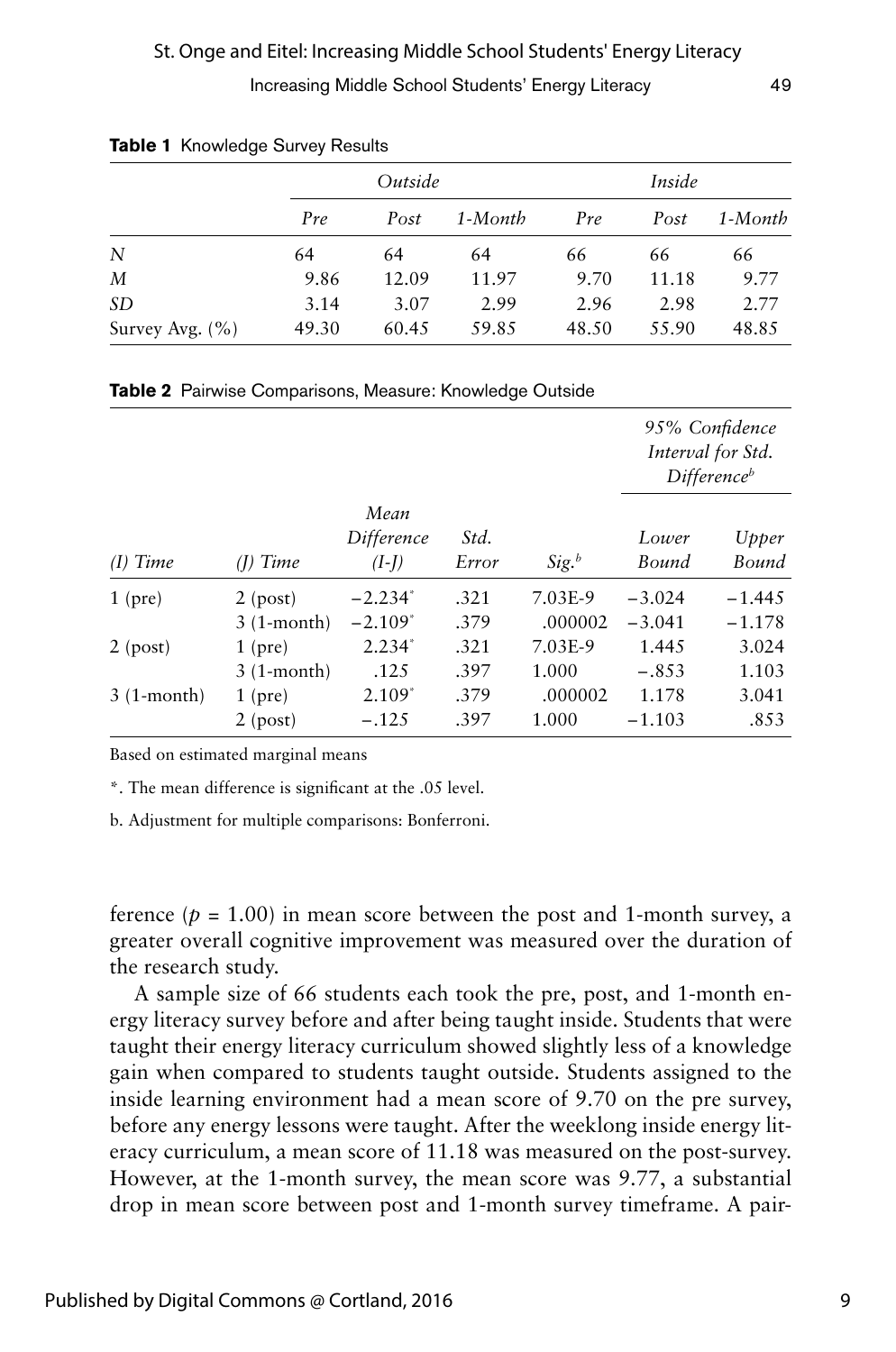|              |              |                               |               |                     | 95% Confidence<br>Interval for Std. | Difference <sup>b</sup> |
|--------------|--------------|-------------------------------|---------------|---------------------|-------------------------------------|-------------------------|
| $(I)$ Time   | (I) Time     | Mean<br>Difference<br>$(I-I)$ | Std.<br>Error | $Sig.$ <sup>b</sup> | Lower<br>Bound                      | Upper<br>Bound          |
| $1$ (pre)    | $2$ (post)   | $-1.485^*$                    | .382          | .001                | $-2.424$                            | $-.546$                 |
|              | $3(1-month)$ | $-.076$                       | .326          | 1.000               | $-.878$                             | .726                    |
| $2$ (post)   | $1$ (pre)    | $1.485*$                      | .382          | .001                | .546                                | 2.424                   |
|              | $3(1-month)$ | $1.409*$                      | .334          | .0002               | .587                                | 2.231                   |
| $3(1-month)$ | $1$ (pre)    | .076                          | .326          | 1.000               | $-.726$                             | .878                    |
|              | $2$ (post)   | $-1.409*$                     | .334          | .0002               | $-2.231$                            | $-.587$                 |

|  |  | Table 3 Pairwise Comparison, Measure: Knowledge Inside |  |  |  |
|--|--|--------------------------------------------------------|--|--|--|
|--|--|--------------------------------------------------------|--|--|--|

Based on estimated marginal means

\*. The mean difference is significant at the .05 level.

b. Adjustment for multiple comparisons: Bonferroni.

wise comparison (Table 3) showed a statistically significant difference between inside energy knowledge pre and post survey scores (*p* = .001) and energy knowledge post and 1-month survey scores ( $p = .0002$ ). There was not a statistically significant difference between energy knowledge pre and 1-month survey scores  $(p = 1.000)$ .

We were able to determine which knowledge questions were most commonly answered correctly and incorrectly by combining the scores of all students' pre, post, and 1-month surveys taught outside and inside. Each knowledge question was analyzed to determine the fundamental principles and concepts needed in order to answer correctly, based on the Energy Literacy Framework. Results reflect a total of 390 responses for each individual question.

Shown in Figure 2, are the seven Energy Literacy Principles (ELP) students were tested on in the knowledge section. The question that aligns with ELP 4, "Which of the following is able to store energy for the longest period of time?," received the least amount of correct responses on the entire survey, with students' only answering this question correctly 26% of the time (Figure 3). The question that received the second fewest number of correct responses, in which only 33% answered correctly, was somewhat surprising due to the perceived simplicity and the concepts that were taught during the energy lessons. That question, "An average family spends most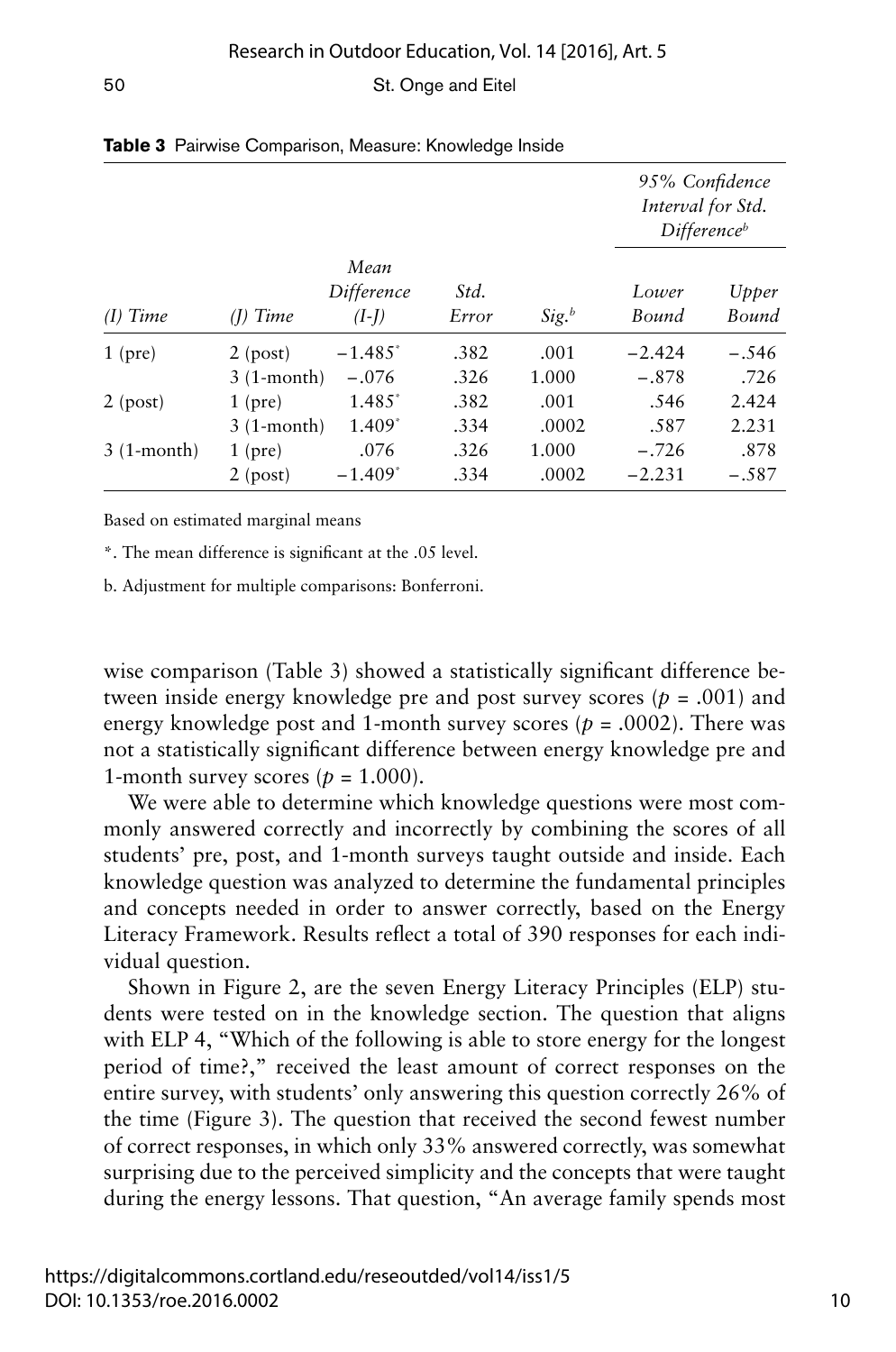St. Onge and Eitel: Increasing Middle School Students' Energy Literacy

Increasing Middle School Students' Energy Literacy 51

|                | <b>Energy Literacy Principles</b>                                                                                                           |  |  |  |  |  |
|----------------|---------------------------------------------------------------------------------------------------------------------------------------------|--|--|--|--|--|
| 1              | Energy is a physical quantity that follows precise natural laws.                                                                            |  |  |  |  |  |
| 2              | Physical processes on Earth are the result of energy flow through<br>the Earth.                                                             |  |  |  |  |  |
| 3              | Biological processes depend on energy flow through the Earth<br>system.                                                                     |  |  |  |  |  |
| $\overline{4}$ | Various sources of energy can be used to power human<br>activities and often this energy must be transferred from source<br>to destination. |  |  |  |  |  |
| 5              | Energy decisions are influenced by economics, political,<br>envirnomental, and social factors.                                              |  |  |  |  |  |
| 6              | The amount of energy used by human society depends on<br>many factors.                                                                      |  |  |  |  |  |
| 7              | The quality of life of individuals and societies is affected by<br>energy choices.                                                          |  |  |  |  |  |
|                |                                                                                                                                             |  |  |  |  |  |

**Figure 2** U.S. Department of Energy—Energy Literacy Principles

Department of Energy [DOE}, 2014, p. 5

of their electrical bill on?" is covered in ELP 6. Lastly, the question that falls under ELP 3, "How does removing trees from the forest impact energy flow through the forest ecosystem?" which has three logical choices for a 6th grade level was only answered correctly 36% of the time.

Shown below in Figure 4, are the three most common correctly answered questions on the knowledge section of the survey. One of the objectives of the energy lessons taught during the weeklong curriculum focused on improving students understanding of renewable and nonrenewable resources so they can make better-informed decisions regarding energy. The high percentage of correct answers for the question covered in ELP 4, "Which list of energy sources includes only NON-renewable sources?" is exciting, with 78% of students choosing the correct answer. 72% of students' correctly answered the question, "Plants use energy from to make sugars." which demonstrates their comprehension of biological processes and how energy flows through an ecosystem, covered in ELP 3. Closely tied to the question regarding nonrenewable resources, the question, "Which energy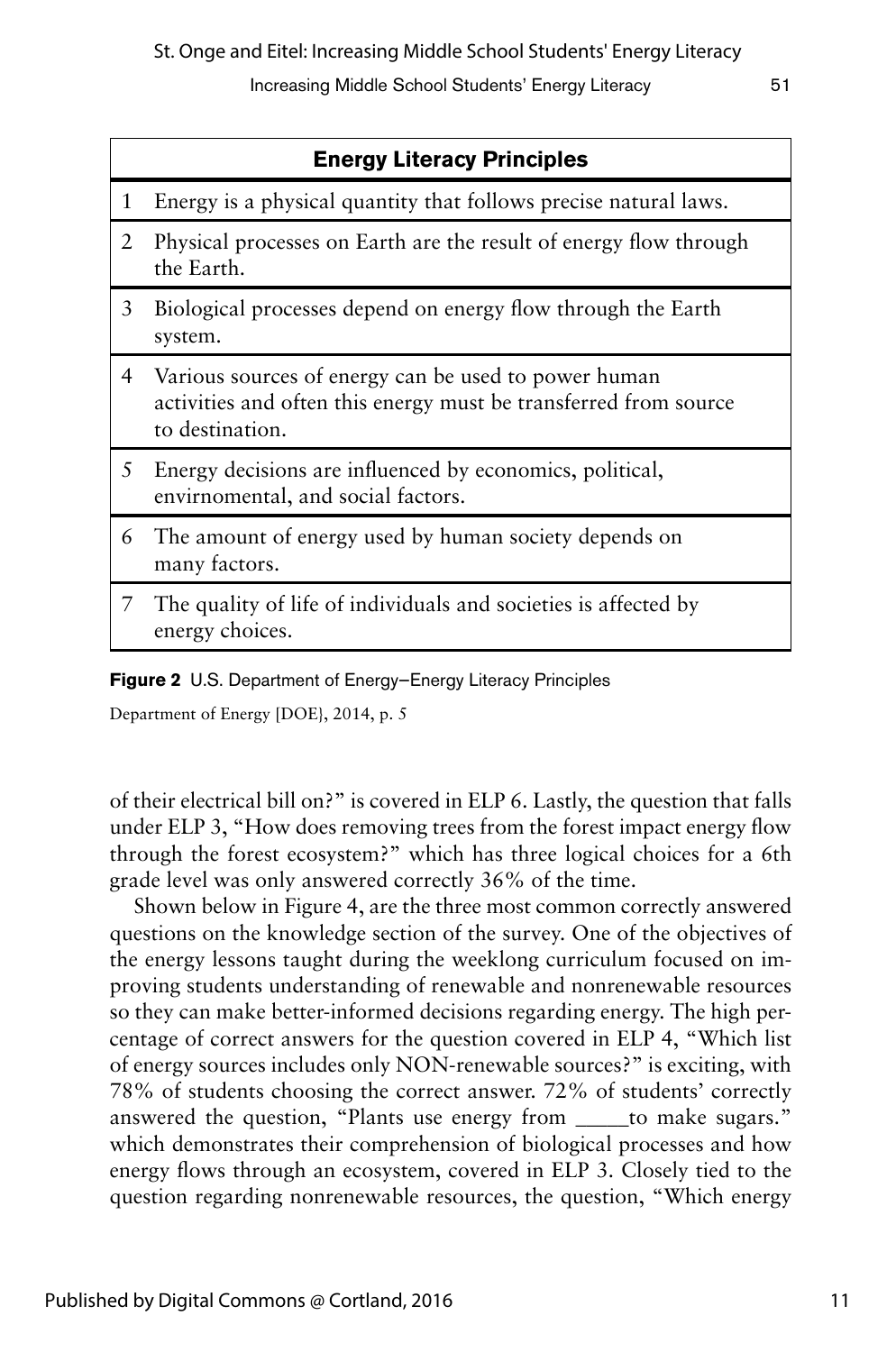| <b>Knowledge Questions</b><br><b>Most Commonly Answered Incorrectly</b>                                                                                                                                     | % Respondents<br>Answering<br>Correctly |
|-------------------------------------------------------------------------------------------------------------------------------------------------------------------------------------------------------------|-----------------------------------------|
| Which of the following is able to store energy for<br>the longest period of time?<br>a. solar panels<br>b. hydropower dams<br>c. coal                                                                       | 26                                      |
| An average family spends most of their electrical<br>$\text{bill on } \_\_\_\_\_\_\$<br>a. heating and cooling<br>b. powering appliances, like TVs<br>c. lighting                                           | 33                                      |
| How does removing trees from the forest impact<br>energy flow through the forest ecosystem?<br>a. It changes the food chain in the forest<br>b. It changes animal habitat<br>c. It changes the soil make-up | 36                                      |
| *Statistics based on 390 responses during pre, post, and 1-month surveys.                                                                                                                                   |                                         |

**Figure 3** Knowledge survey questions which students answered most incorrectly

source is LEAST likely to have a negative impact on air quality?" which received the third highest percentage of correct answers at 69%, fits into ELP 7.

## Attitude Survey Results

An important aspect of energy literacy is an individual's attitude toward energy production and use. Students' attitude towards energy were measured in the energy survey and analyzed to examine the influence learning environments and greater energy knowledge had on students' views. The results representing students' energy attitudes throughout the study were very encouraging.

All students attending the weeklong residential education program and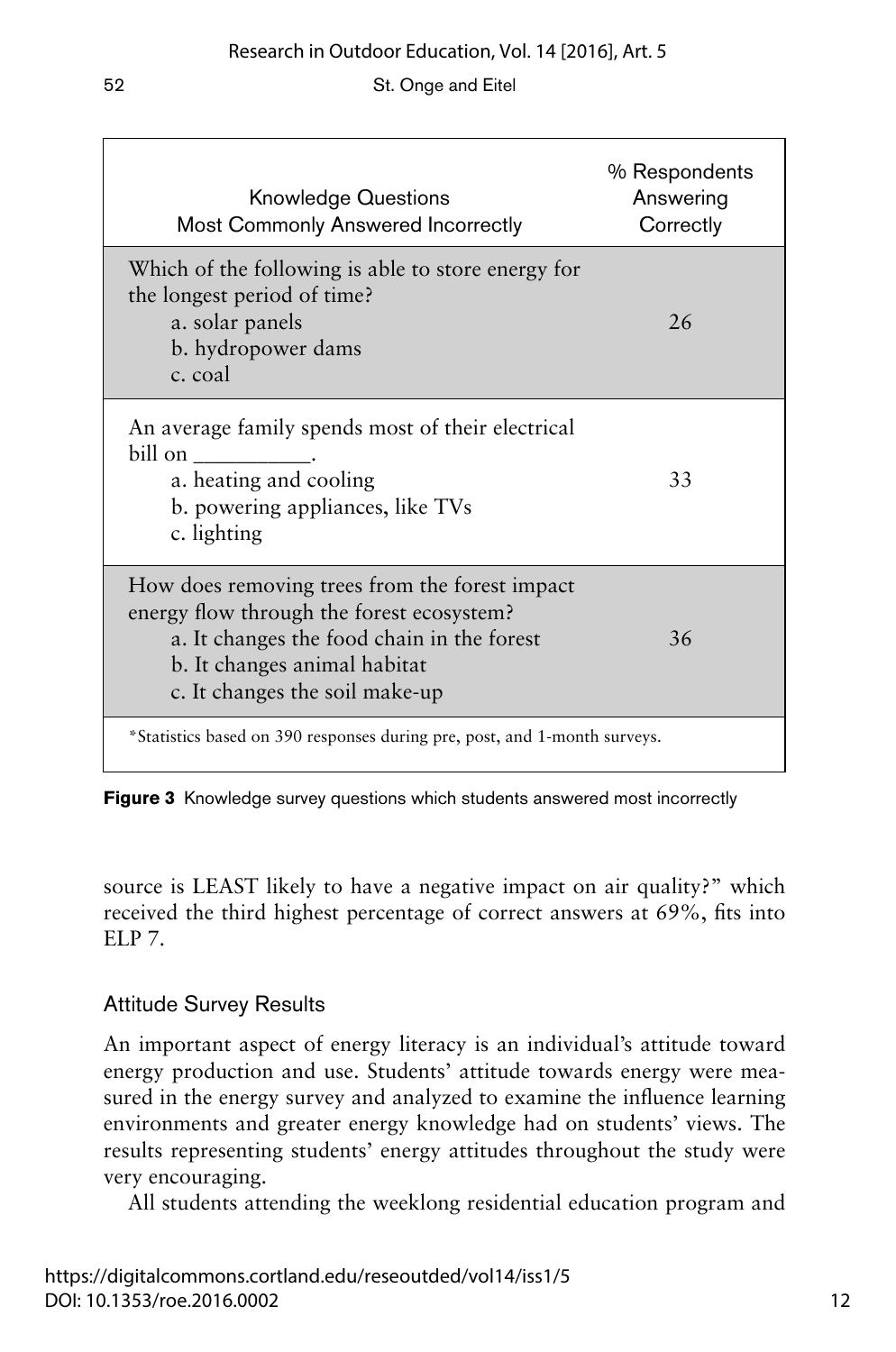| <b>Knowledge Questions</b><br><b>Most Commonly Answered Correctly</b>                                                                     | % Respondents<br>Answering<br>Correctly |
|-------------------------------------------------------------------------------------------------------------------------------------------|-----------------------------------------|
| Which list of energy sources includes only<br>NONrenewable sources?<br>a. coal, oil, wind<br>b. coal, oil, nuclear<br>c. coal, oil, water | 78                                      |
| to make<br>sugars.<br>a. carbon dioxide<br>b. the sun<br>c. water                                                                         | 72                                      |
| Which energy source is LEAST likely to have a negative<br>impact on air quality?<br>a. coal<br>b. hydropower<br>c. natural gas            | 69                                      |

**Figure 4** Knowledge survey questions which students answered most correctly

participating in the energy literacy curriculum came to MOSS with a similar base energy attitude level. However, apparent in the results (Table 4), the setting in which the students were taught and learned about energy seemed to have an influence in their future energy attitudes. The attitude section of the survey consisted of six 5-part Likert-type questions with a maximum mean score of 30 for the entire section.

Students who learned outside in a natural setting experienced slightly greater increases in energy related attitudes compared with those who learned inside. An increase in mean score of 24.92 on the pre survey and mean score of 26.83 on the post survey, leading to a statistically significant difference ( $p = 8.58$  E-7), was measured within the duration of the residential education week. Interestingly, after leaving MOSS and returning home, students taught outside continued to increase their energy attitudes. An increase was measured between the post survey with a mean score of 26.83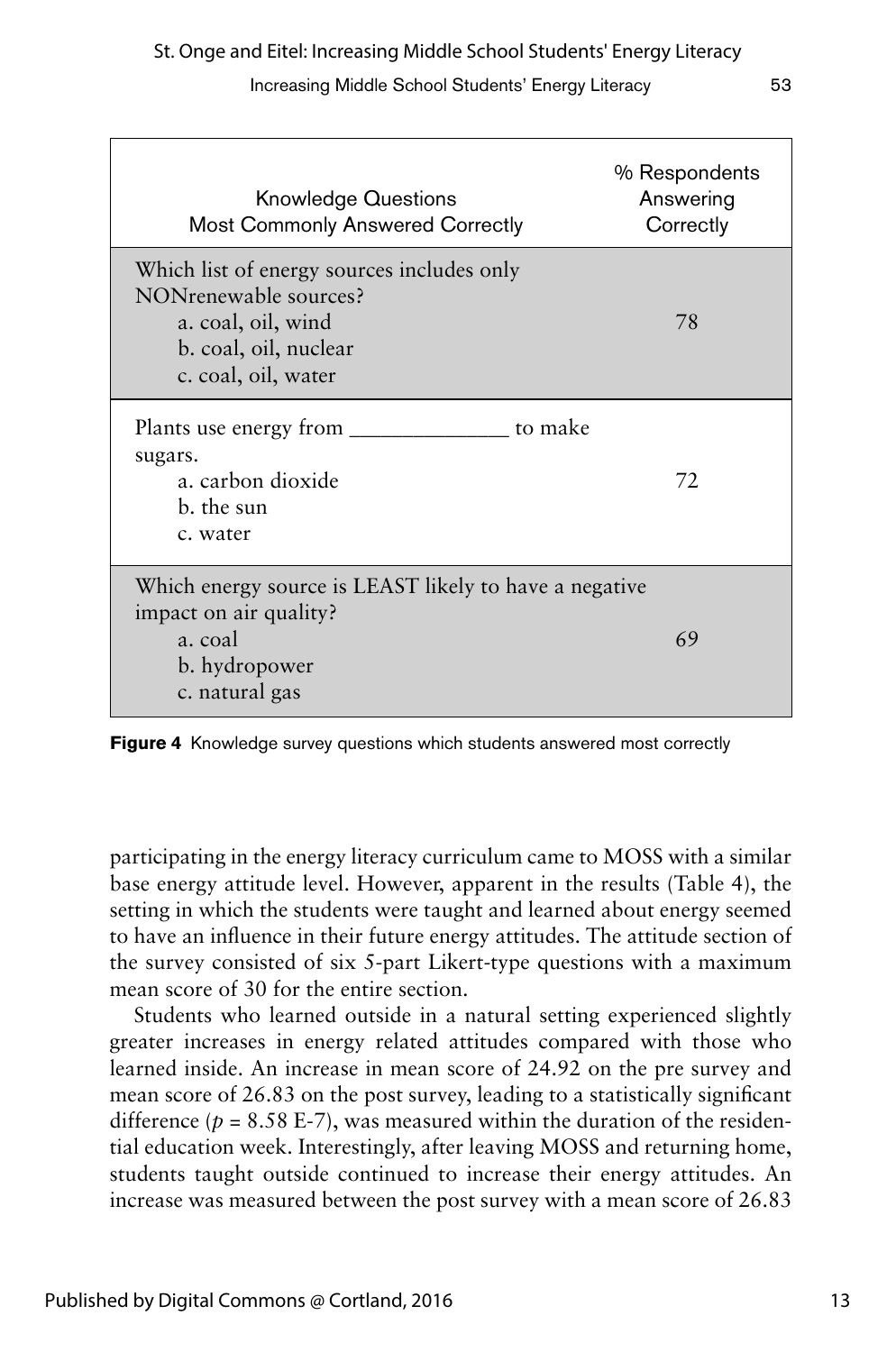|              |       | Outside |         |       | Inside |         |  |
|--------------|-------|---------|---------|-------|--------|---------|--|
|              | Pre   | Post    | 1-Month | Pre   | Post   | 1-Month |  |
| N            | 64    | 64      | 64      | 66    | 66     | 66      |  |
| M            | 24.92 | 26.83   | 26.97   | 25.02 | 26.35  | 25.12   |  |
| SD           | 3.84  | 3.84    | 3.47    | 3.55  | 2.83   | 4.14    |  |
| Mean Score/Q | 4.15  | 4.47    | 4.50    | 4.17  | 4.39   | 4.19    |  |

#### **Table 4** Attitude Survey Results

Notes: \*Mean Score/ Q: values based off of Likert-type question ranging from one to five, one representing "strongly disagree" to five representing "strongly agree" in the attitude section.

and a 1-month mean score of  $26.97 (p = .814)$ . The development of students' energy attitudes measured between pre and 1-month surveys ( $p = .00005$ ) highlight the positive transformation of students' views and thoughts on energy production and use when learning in an outdoor classroom.

For students taught inside there was a substantial increase in students' energy attitudes between pre and post surveys  $(p = .001)$ , measured with a mean score of 25.02 on the pre survey and a mean score of 26.35 on the post survey. Students experienced a decrease in their energy attitudes between the post and 1-month survey ( $p = 0.008$ ). After returning home and taking the 1-month survey a mean score of 25.12 was calculated. No statistical significant difference was measured between the pre and 1-month survey  $(p = .874)$  timeframe and a small overall change in students' energy views and thoughts were measured for students learning inside. These results echo what was seen in the knowledge scores where both groups showed increases over the course of their short residential experience but those who learned outside retained or increased those gains at the 1-month delayed measurement while students who learned inside did not show a difference between pre-instruction scores and the 1-month delayed measurement.

## Behavior Survey Results

Student responses to behavior questions were analyzed to measure behavior regarding energy consumption. Students taught in both inside and outside settings experienced an increase in positive energy behavior throughout the research study.

When comparing behavior question results, in Table 5, there is a visible difference in mean scores between students' attitude (Table 4) and behavior levels. Energy behavior mean score levels of students were lower than compared to attitude levels measured at each stage in the research timeframe.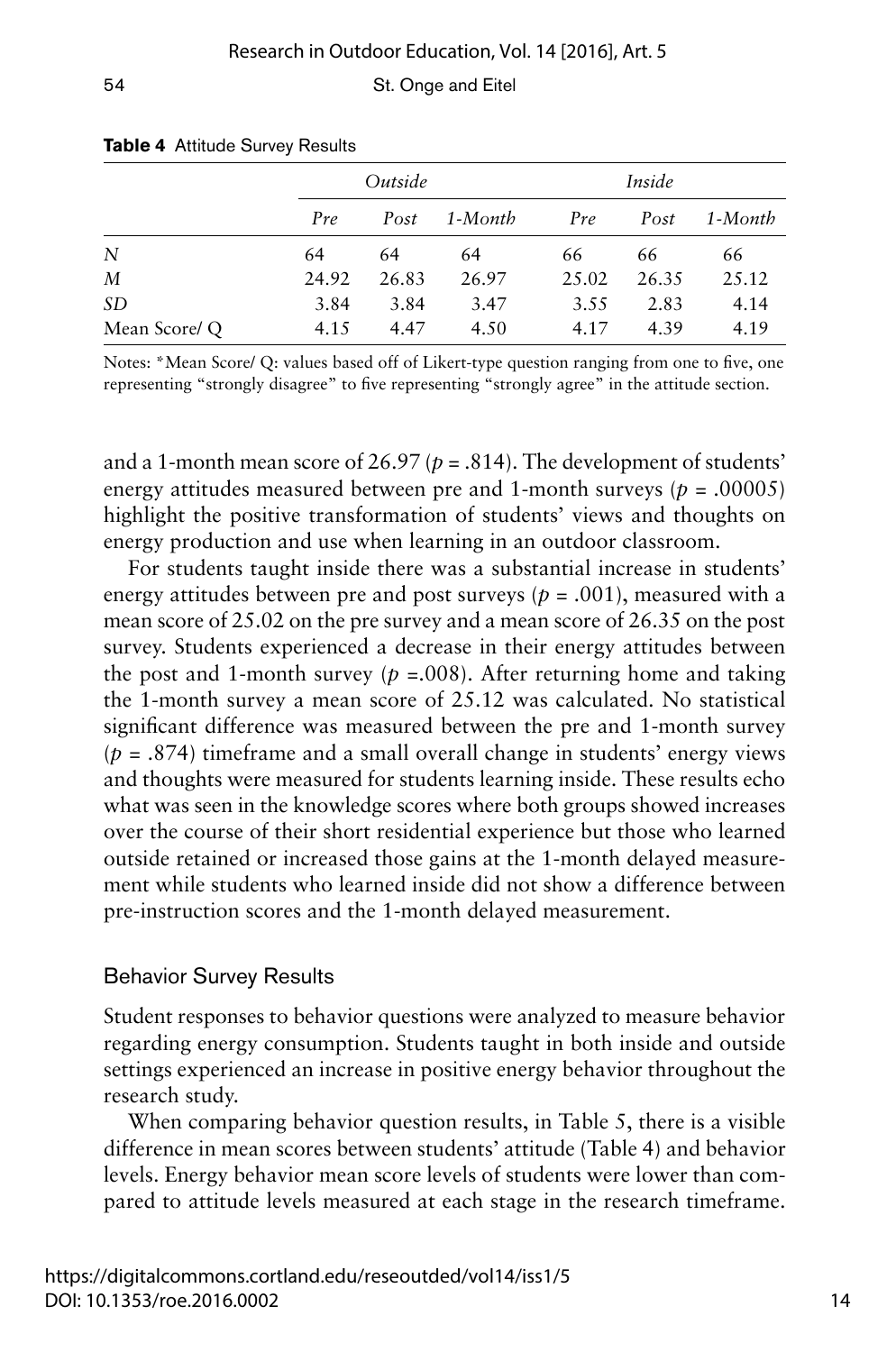|              |       | Outside |         |       | Inside |         |  |
|--------------|-------|---------|---------|-------|--------|---------|--|
|              | Pre   | Post    | 1-Month | Pre   | Post   | 1-Month |  |
| N            | 64    | 64      | 64      | 66    | 66     | 66      |  |
| M            | 19.98 | 22.84   | 23.27   | 21.06 | 21.89  | 22.06   |  |
| <i>SD</i>    | 4.83  | 4.39    | 5.07    | 3.72  | 3.96   | 3.14    |  |
| Mean Score/Q | 3.33  | 3.81    | 3.88    | 3.51  | 3.65   | 3.68    |  |

Notes: \*Mean Score/ Q: values based off of Likert-type question ranging from one to five, one representing "never" to five representing "always" in the behavior section.

Furthermore, students' maximum mean behavior scores are well below students' minimum mean attitude scores. These results highlight a noteworthy aspect of the data in regards to students' thoughts and actions. Maximum mean score in behavior section was 30, based on six 5-part Likert-type questions.

Even though students taught outside started with a lower baseline behavior level, measured by a mean score of 19.98, the increase experienced between pre and post surveys ( $p = 7.89$  E-7) were greater than students taught inside. Students taught in the outside setting continued to increase their energy behavior once leaving MOSS and returning home. A mean score of 22.84 was measured for the post survey and a mean score of 23.27 was measured for the 1-month survey, showing a small but positive change between these two time periods ( $p = .702$ ). For these students immersed in the outdoor learning environment, a substantial increase in mean score was observed between pre and 1-month surveys, in addition to a measured statistically significant difference  $(p = .00009)$ , showing the positive change in students actions and behaviors towards energy over the course of the research study.

Students taught inside experienced a small but positive increase in energy behavior throughout the study timeframe and at each of the three survey periods. The students' energy behavior baseline mean score level was measured at 21.06 during the pre survey. A small but positive increase was measured between pre and post energy behavior survey questions  $(p = .023)$ . Mean scores for students post surveys were 21.89, which continued to increase slightly to a 1-month mean score of  $22.06$  ( $p = .773$ ). There was no statistically significant difference measured between pre and 1-month surveys ( $p = .108$ ) for students learning inside as a result of a small improvement in energy behaviors over the research timeframe.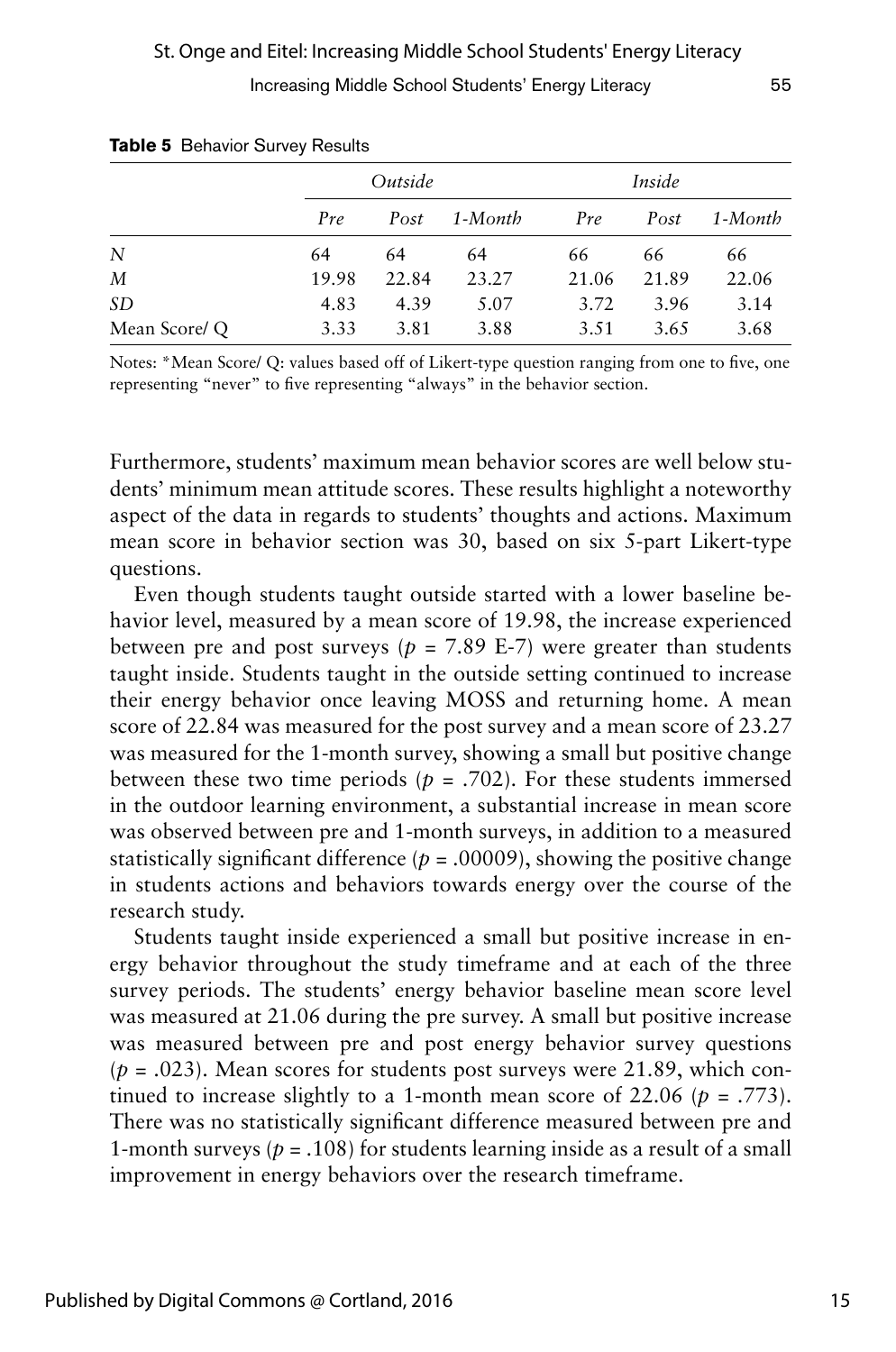### **Discussion**

This study provides evidence that an outdoor learning environment may facilitate greater gains in energy literacy compared to teaching energy literacy in a traditional indoor classroom setting, particularly in terms of gains that persist over time. This outcome has significance in the consideration of the benefits of outdoor learning environments for the development of energy literate students and our next generation of environmental stewards.

Though the study was not designed to understand why we might see differences in learning outcomes between indoor and outdoor settings, one possible explanation for this difference is students who were taught in the outdoor environment had a greater connection to the material. The energy literacy lessons taught outdoors provided students greater opportunity to develop a connection to the natural environment. Furthermore, the outdoor classroom potentially fostered greater use of imagination and creativity as students witnessed environmental systems and processes occurring right from their seat on the ground. Learning in this setting helps students become aware of the interdisciplinary connections through observation and critical-thinking, where students can draw on past knowledge and current lesson material to fully understand the environment around them without artificial boundaries (Lieberman & Hoody, 1998).

The outdoor setting promotes greater inquiry of natural and human communities, cultivating a strong sense of place in nature and a desire to acquire knowledge to act environmentally ethical (Woodhouse & Knapp, 2000). In the context of energy education, a discipline that draws on environmental elements, students learning outside the classroom could experience lesson content directly within the natural surroundings. For example, observing radiant energy emitted by the sun as they warm-up on the banks of the lake while the teacher talks about forms of energy; and watch deer and rabbits run around in the distance while the teacher covers trophic cascades and how energy flows through an ecosystem. The natural world in which students are immersed in during outdoor classrooms provide a rich setting for class material to be observed and easily conceived, right behind the teachers back.

Energy education, which relies strongly on using the environment and natural world as a learning platform, is well suited and potentially best taught within the residential outdoor environmental education (ROEE) setting where students are immersed in a living and learning community amongst nature for an extended period of time. We are aware that conducting this research study in a traditional school setting, utilizing indoor classrooms and outdoor spaces adjacent to school, could have yielded different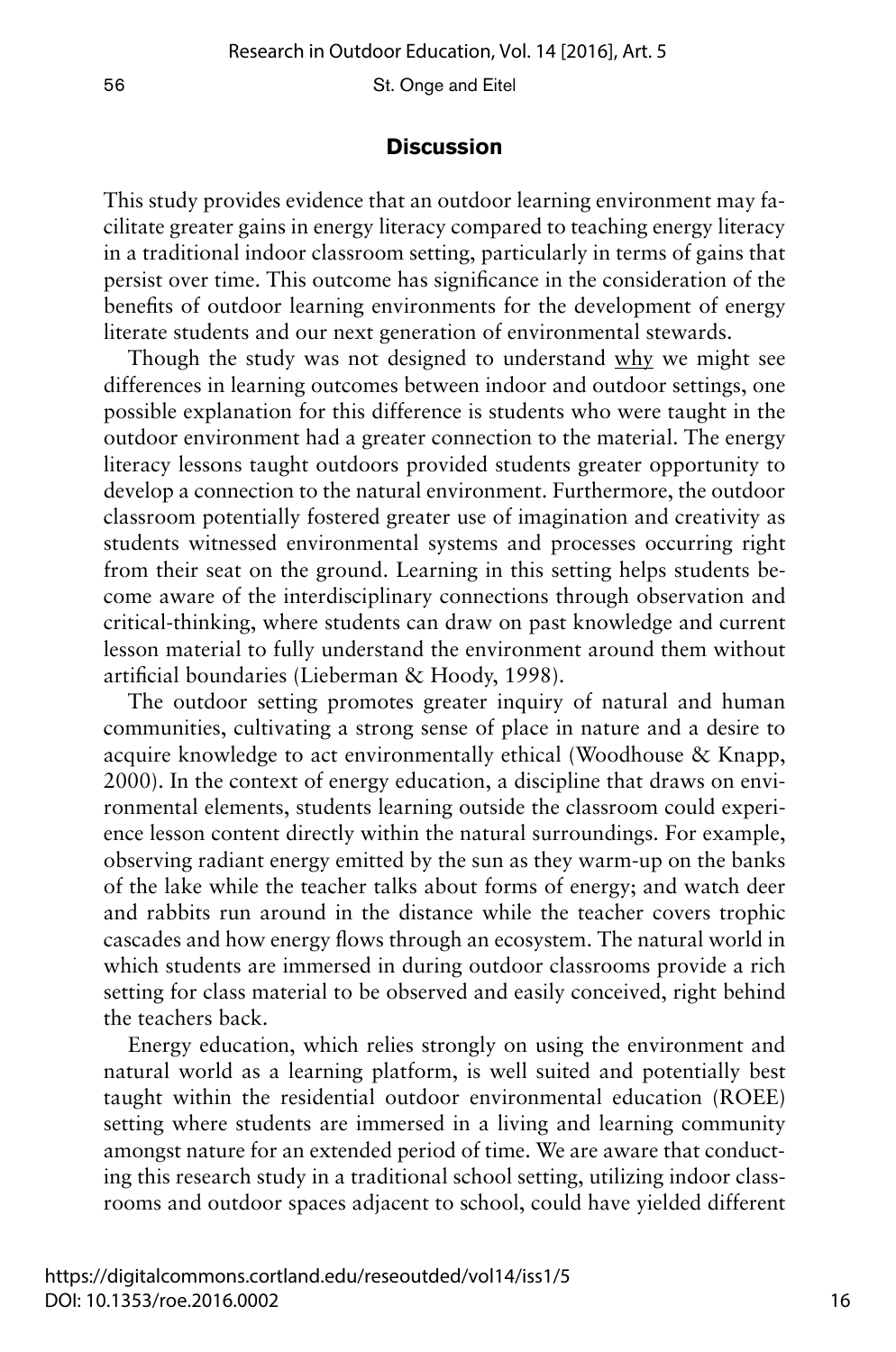results and outcomes. Even though within a traditional school setting the opportunity for curriculum duration are greater, longer energy lessons and additional weeks, the context and setting in which this energy curriculum is taught may not provide the same rich environment for students to be fully immersed in their learning.

One of the most effective ways of expressing to students the importance of an environmental message is through direct engagement and experience, especially an experience that allows the student to observe the direct impact that environmental problems have on natural environments (Ballantyne & Packer, 2002). Throughout the energy literacy lessons, students learned about the environmental and social impacts of energy usage. Outdoor educational experiences have been shown to provide an avenue for students to connect and interact with the natural environment, which can promote the development of environmental attitudes, environmental sensitivity, and an individual's concern for the natural world (Emmons, 1997; Iozzi, 1989). While the lessons taught in both the outside and inside classroom were facilitated and critically evaluated so that the delivery would be the same for the energy lessons, students who learned inside the classroom were removed from the visuals of the natural landscape. Students learning in an outside setting could more easily see the relationships presented in the lessons, such as between the lake water and a renewable energy source. Students learning outside could have had an easier time envisioning how the trees that they lay under or the water they hear splashing by the dock could be used for energy, and in the contrary how these beautiful and majestic places could be harmed without the proper energy decisions and actions.

One particularly interesting aspect of the energy literacy results relate to students attitudes towards energy issues. Students that were taught inside increased their energy attitudes during the time they completed the pre and post survey. However, they experienced a decrease in their energy attitudes between post and 1-month surveys, to a level just slightly above pre survey scores. For students completing the outside energy literacy lessons, their scores increased at each survey taken during the study timeframe. Interestingly when these students left MOSS and returned home, they continued to increase their energy attitudes even after being settled back at home for over a month. One possibility that could explain this development of positive attitudes over time is their association of energy literacy lessons with attachment to the natural world cultivated during their time at MOSS. While all students at MOSS have the chance to develop a connection to the natural world, students participating in the outside energy lessons may have developed a great connection between energy concepts and their appreciation and attachment to the natural environment that continued when they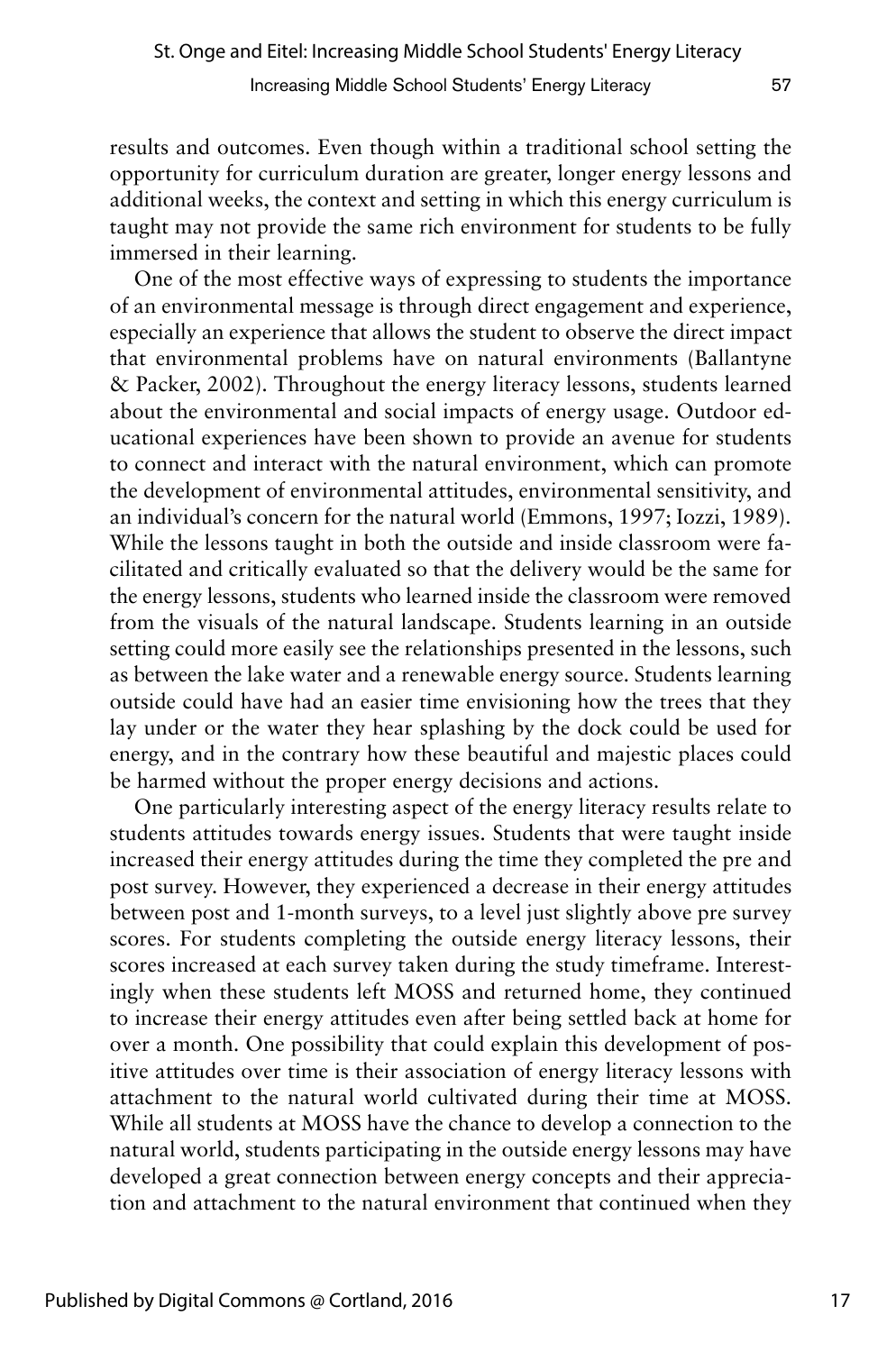returned home. The students that have established a deep interest in energy related issues through energy cognition and nature connection may be more likely to discuss these topics at home with their families and friends, further increasing their attitudes. Connecting energy learning to these naturebased experiences can promote positive attitudes about the environment and energy, enhancing students' appreciation for nature and a greater desire to safeguard these resources for future generations (Neal & Palmer, 2003).

As shown in Table 5 (Behavior Survey Results), the energy literacy curriculum taught to students was successful in increasing students' energy behaviors. Students taught in both outside and inside settings increased their energy behaviors during each of the three survey phases. Students that were taught outside did experience a greater increase in energy behavior over time. These research results support the belief that values and thoughts are correlated to energy related behaviors and individuals attentiveness towards protecting the environment (Karp, 1996). The natural setting where outside energy literacy lessons took place may have had an influence on students' values and connection to the material, which in turn could have fostered greater behavior in regards to protecting the environment through correct energy actions. Additionally, once students left MOSS and returned home they continued to increase their energy related behaviors.

Energy behavior mean scores were lower than compared to students' energy attitude mean scores. This specific data trend is both interesting and concerning. Regardless of setting, students' mean attitude scores per question ranged from 4.15–4.50, falling into the category as "agree moderately." However, in measuring the same students energy behavior mean scores per question their answers ranged from 3.33–3.88, representing "sometimes." This may point to differences between these 6th grade students' intentions, thoughts, and beliefs in comparison to their actions. For example, many students thought strongly about the importance of saving energy and that they could contribute to solving energy problems by making appropriate energy related choices and actions. However, when it came to putting these attitudes and thoughts into action by saving water, turning lights off when leaving a room, or walking/biking rather than using a car, they were less likely to behave in this manner. Exploring this relationship was an intention of the current study; future studies may explore this question through the lens of the Theory of Planned Behavior (Ajzen, 1991) which includes the variable of "perceived behavioral control" to explain how even though a positive attitude exists towards a behavior, lack of perceived personal control over actions (as may very likely be the case for 6th graders) could lead to lower rates of actual performance of behaviors.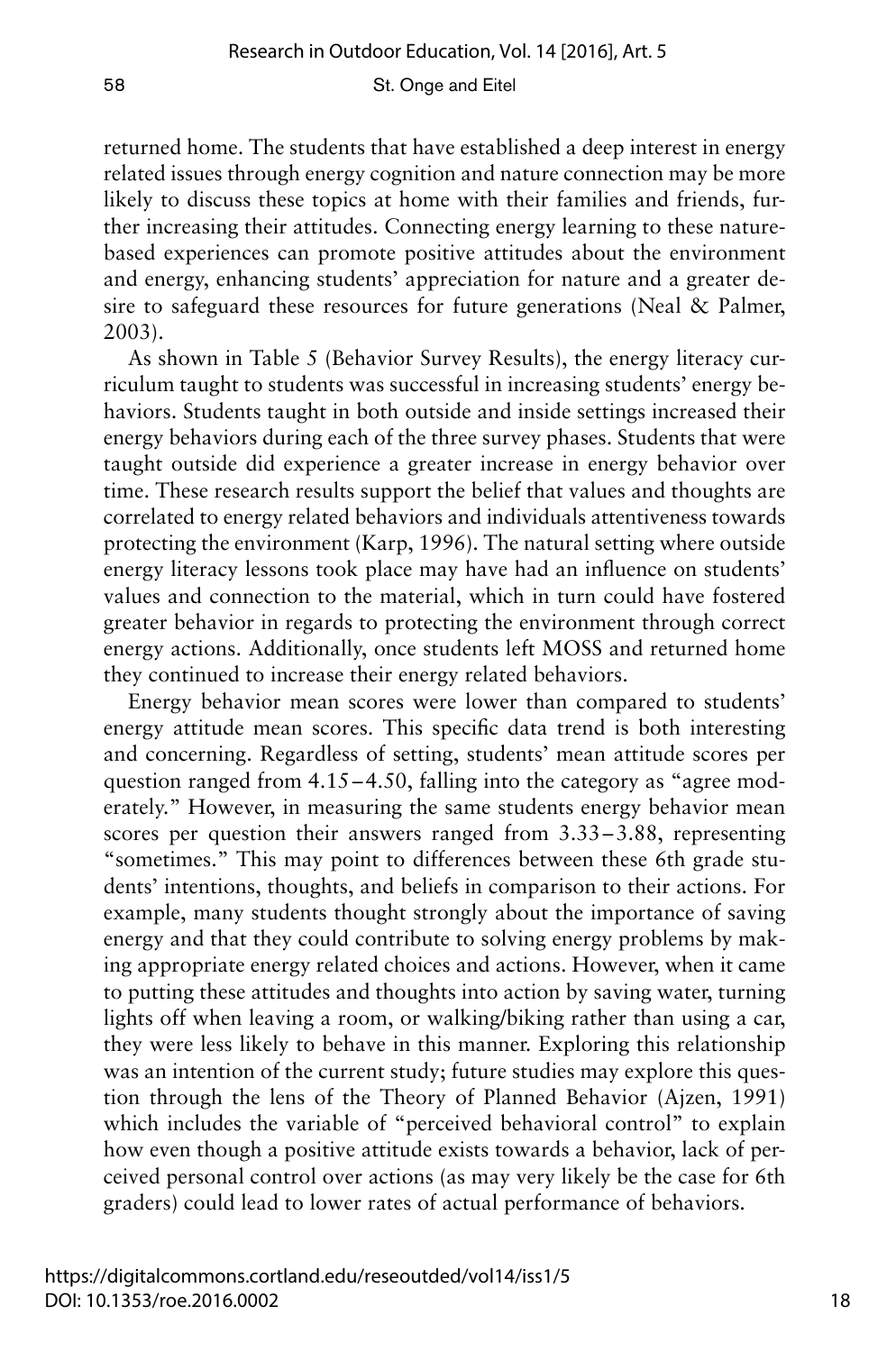One suggestion for further research points to a longer longitudinal study focusing on students' energy attitudes and behavior. With our research study timeframe extending only one-month beyond the residential education program and energy lessons, the authors recognize the benefits and desire to track students' energy attitudes and behavior change over additional time. We can expect knowledge, especially in the absence of continued learning immersion in the specific discipline, to decay overtime. However, an extended examination of energy attitudes and behavior would be of interest in determining future energy conservation thoughts and actions. The addition of perceived behavioral control may also provide insight.

Within the context of our study, students were given an in-depth energy education experience during the weeklong program. They learned about energy sources and systems, energy conservation decisions and choices, how energy flows in physical and biological processes, and other content found within the 7 Energy Literacy Principles. This knowledge allowed students to become more aware of the overall social and environmental impacts that can occur with improper energy consumption and usage and how they can make more informed energy decisions. Additionally, within this education experience students increased their energy knowledge and attitudes, and particularly for students learning outside, they witnessed a greater desire to put their values and attitudes into action fostering an environmentally responsible citizen.

## **Conclusion**

Several aspects of the research results reveal important information regarding energy literacy education and the means of producing an energy literate citizenry. As Nobel Prize–winning scientist Richard Smalley (2003) concluded, the most important issue and greatest challenge facing humanity is energy. As we transition into a future where correct energy decisions will determine the fate of our existence, it is apparent energy education should be held at the forefront in producing correct energy behavior and action. Improving individuals' energy knowledge and understanding of behavior regarding energy consumption and attitudes about energy production and use is a difficult task, but as demonstrated in this research, properly using outdoor education learning settings is an effective avenue.

As daunting as teaching in outdoor learning spaces might appear, the research conducted within this study and many others suggests that the advantages may be worth the effort. By using outdoor spaces as a complement to the traditional classroom, teachers can inspire interest before the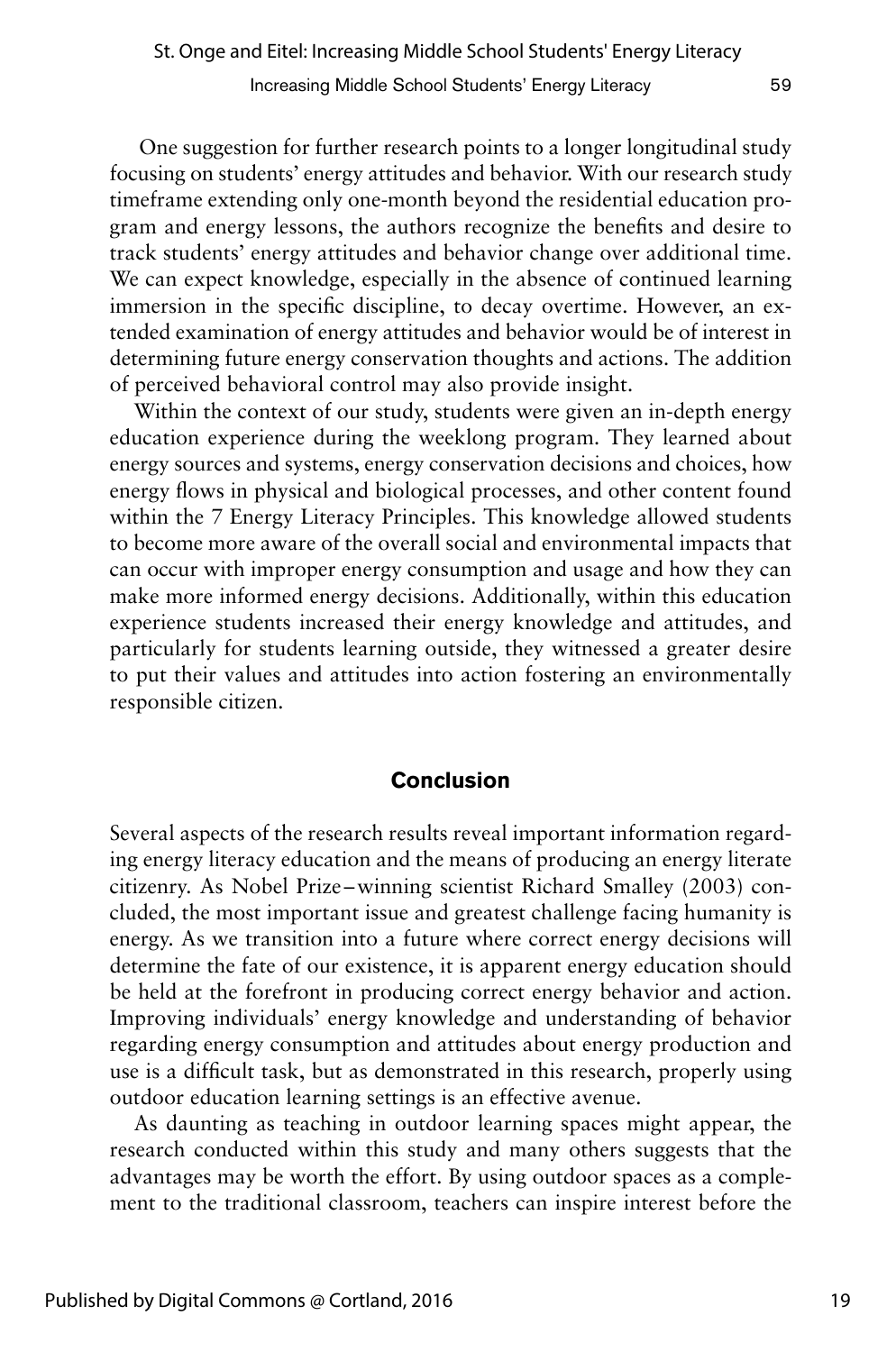lesson even starts and provide first hand experiences that draw students closer to the class content (Slingsby, 2006). With energy literacy relying on comprehending environmental processes and ecological components the outdoors is a rich and stimulating learning environment. Outdoor spaces encourage students to uses their senses and inquiry skills to understand and seek more knowledge concerning class content, in addition to experiencing processes and class material enfold in front of their eyes (Olsson, 2013). By effectively using outdoor classrooms for the teaching of energy literacy we can help facilitate the learning process and improve individuals energy attitudes and actions.

## **References**

- Ajzen, I. (1991). The theory of planned behavior. *Organizational behavior and human decision processes*, *50*(2), 179–211.
- Ballantyne, R., & Packer, J. (2002). Nature-based excursions: School students' perceptions of learning in natural environments. *International Research in Geographical and Environmental Education*, *11*(3), 218–236.
- Barrow, L. H., & Morrisey, J. T. (1989). Energy literacy of ninth-grade students: A comparison between Maine and New Brunswick. *The Journal of Environmental Education*, *20*(2), 22–25.
- Bentsen, P., Schipperijn, J., & Jensen, F. S. (2013). Green space as classroom: Outdoor school teachers' use, preferences and ecostrategies. *Landscape Research*, *38*(5), 561–575.
- Bögeholz, S. (2006). Nature experience and its importance for environmental knowledge, values and action: Recent German empirical contributions. *Environmental Education Research*, *12*(1), 65–84.
- Bogner, F. X. (1998). The influence of short-term outdoor ecology education on long-term variables of environmental perspective. *The Journal of Environmental Education*, *29*(4), 17–29.
- Bogner, F. X. (2002). The influence of a residential outdoor education programme to pupil's environmental perception. *European Journal of Psychology of Education*, *17*(1), 19–34.
- Brewer, R. S., Lee, G. E., & Johnson, P. M. (2011, January). The Kukui Cup: a dorm energy competition focused on sustainable behavior change and energy literacy. In *System Sciences (HICSS), 2011 44th Hawaii International Conference on* (pp. 1–10). IEEE.

Burroughs, J. (1919). *Field and study* (Vol. 1). Houghton Mifflin.

Caton, E., Brewer, C., & Brown, F. (2000). Building teacher-scientist partnerships: Teaching about energy through inquiry. *School Science and Mathematics*, *100*(1), 7–15.

https://digitalcommons.cortland.edu/reseoutded/vol14/iss1/5 DOI: 10.1353/roe.2016.0002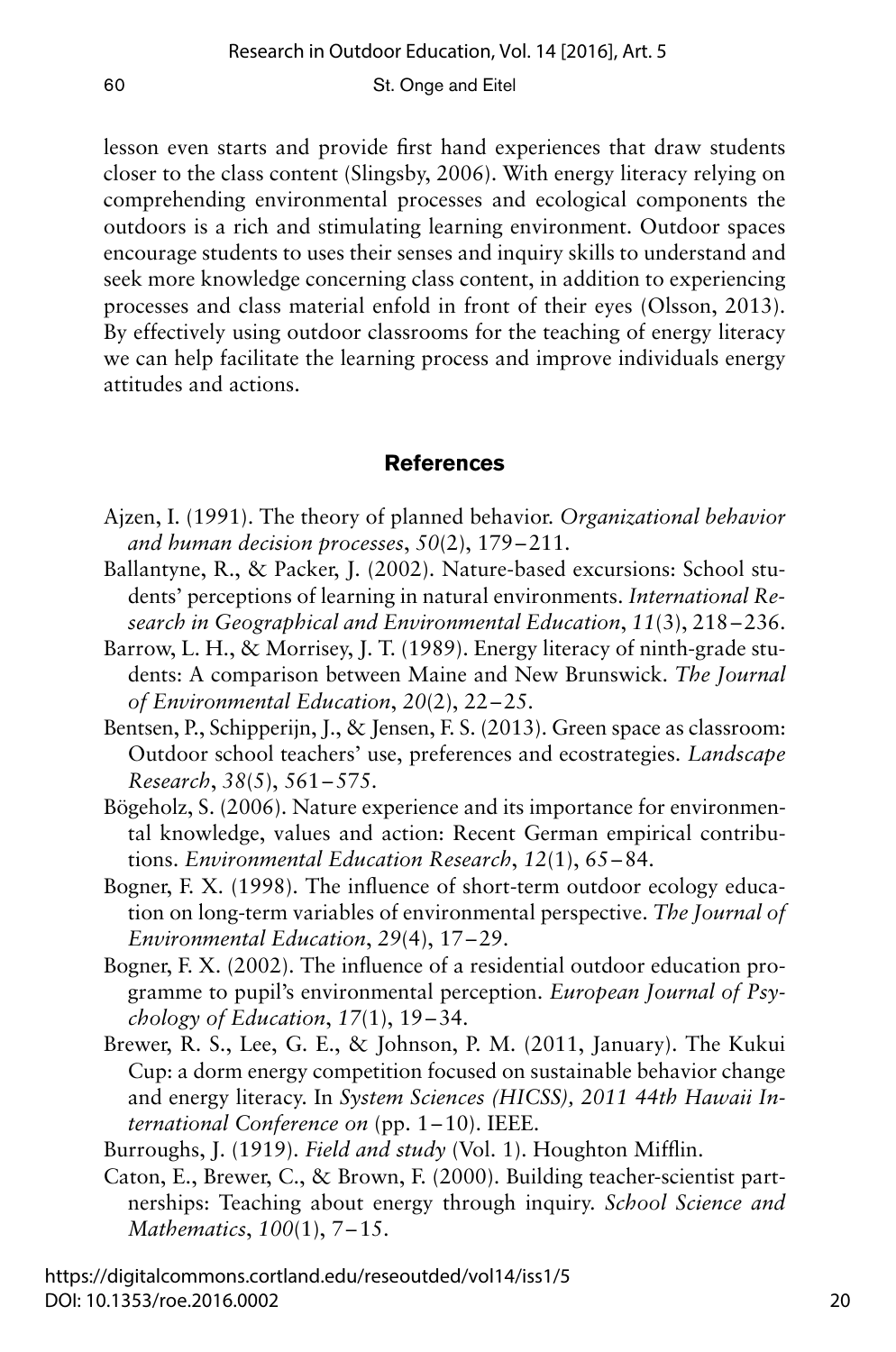- Cheng, J. C. H., & Monroe, M. C. (2012). Connection to Nature Children's Affective Attitude Toward Nature. *Environment and Behavior*, *44*(1), 31–49.
- Collado, S., Staats, H., & Corraliza, J. A. (2013). Experiencing nature in children's summer camps: Affective, cognitive and behavioural consequences. *Journal of Environmental Psychology*, *33*, 37–44.
- Creswell, J. W. (2014). *Research design: Qualitative, quantitative, and mixed methods approaches*. Sage Publications.
- DeWaters, J. E., & Powers, S. E. (2011). Energy literacy of secondary students in New York State (USA): A measure of knowledge, affect, and behavior. *Energy Policy*, *39*(3), 1699–1710.
- DeWaters, J., & Powers, S. (2008). Energy literacy among middle and high school youth. In *Frontiers in Education Conference, 2008. FIE 2008. 38th Annual* (pp. T2F-6). IEEE.
- DeWaters, J.E. (2009). Energy Literacy Survey, Middle School Issue (version 3). Energy Literacy Assessment Project, Clarkson University, Potsdam, NY
- Dresner, M., & Gill, M. (1994). Environmental education at summer nature camp. *The Journal of Environmental Education*, *25*(3), 35–41.
- Eagles, P. F., & Demare, R. (1999). Factors influencing children's environmental attitudes. *The Journal of Environmental Education*, *30*(4), 33–37.
- Emmons, K. M. (1997). Perceptions of the environment while exploring the outdoors: a case study in Belize. *Environmental Education Research*, *3*(3), 327–344.
- Energy Literacy (2014). "Essential Principles and Fundamental Concepts for Energy Education." *A Framework for Energy Education for Learners of All Ages, US Department of Energy. available at*: *http://energy.gov/sites /prod/files/2014/09 /f18/Energy\_Literacy\_High\_Res\_3.0.pdf*
- Ernst, J.A. (2005). A formative evaluation of the prairie science class. *Journal of Interpretation Research.* 10(1):9–29.
- Farmer, J., Knapp, D., & Benton, G. M. (2007). An elementary school environmental education field trip: Long-term effects on ecological and environmental knowledge and attitude development. *The Journal of Environmental Education*, *38*(3), 33–42.
- Hungerford, H. R., & Volk, T. L. (1990). Changing learner behavior through environmental education. *The Journal of Environmental Education*, *21*(3), 8–21.
- IBM Corp. Released 2013. IBM SPSS Statistics for Windows, Version 23.0. Armonk, NY: IBM Corp.
- Iozzi, L. A. (1989). What research says to the educator: part two: environmental education and the affective domain. *The Journal of Environmental Education*, *20*(4), 6–13.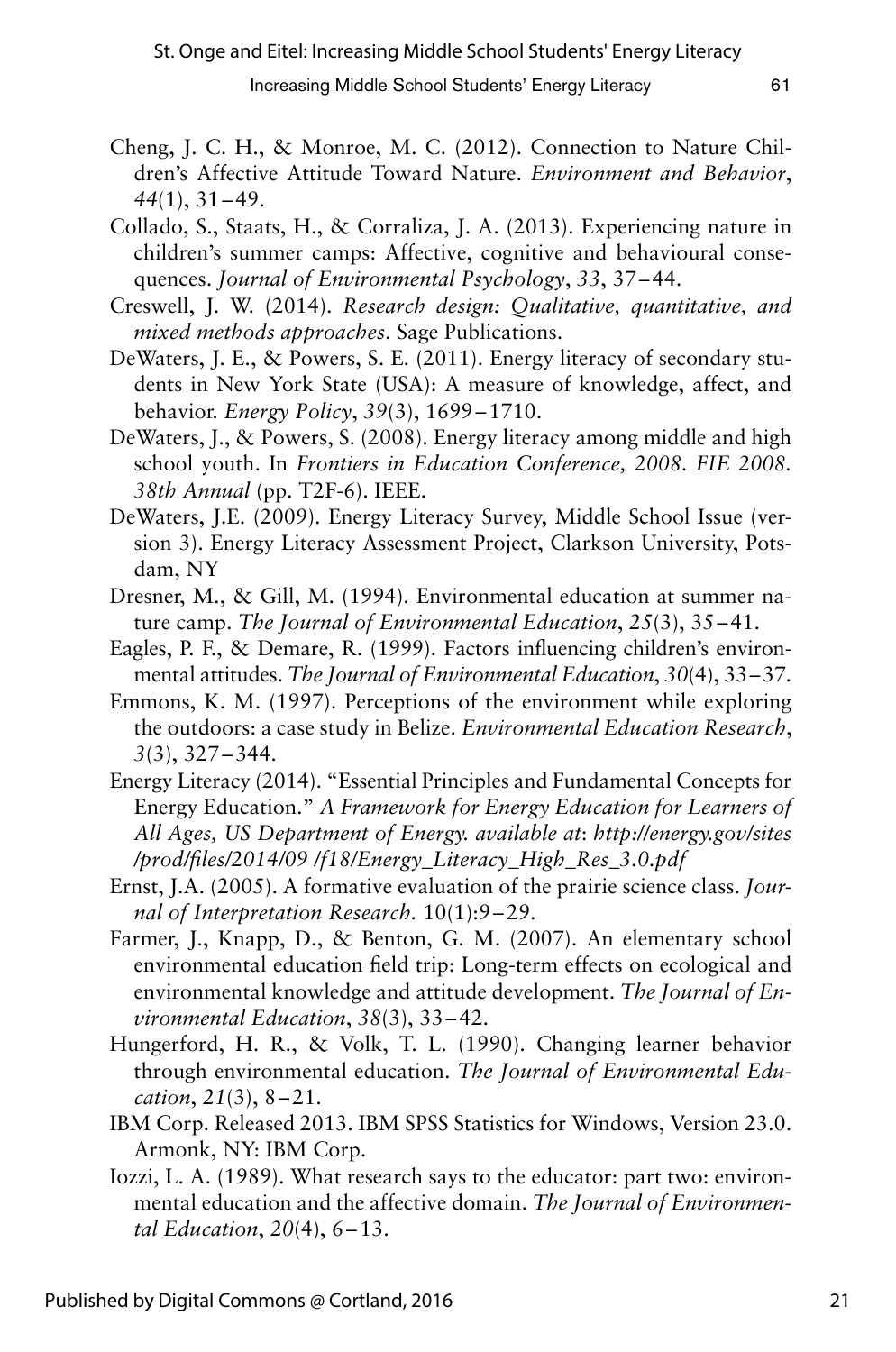- Ittelson, W. H. (1978). Environmental perception and urban experience. *Environment and Behavior*, *10*(2), 193–213.
- Karp, D. G. (1996). Values and their effect on pro-environmental behavior. *Environment and Behavior*, *28*(1), 111–133.
- Kimbell, A. R., Schuhmann, A., Brown, H., Kellert, S. R., Bruyere, B., Teel, T., & Newman, P. (2009). More Kids in the Woods: Reconnecting Americans with Nature/RESPONSE: Reflections on the Article" More Kids in the Woods: Reconnecting Americans with Nature"/RESPONSE: Response to" More Kids in the Woods: Reconnecting Americans with Nature." *Journal of Forestry*, *107*(7), 373.
- Leeming, F. C., Dwyer, W. O., Porter, B. E., & Cobern, M. K. (1993). Outcome research in environmental education: A critical review. *The Journal of Environmental Education*, *24*(4), 8–21.
- Lieberman, G. A., & Hoody, L. L. (1998). Closing the Achievement Gap: Using the Environment as an Integrating Context for Learning. Results of a Nationwide Study.
- Louv, R. (2008). *Last child in the woods: Saving our children from naturedeficit disorder*. Algonquin Books.
- Marcinkowski, T. J. (2004). *Using a logic model to review and analyze an environmental education program* (No. 1). North American Association for Environmental Education.
- Martin, S. C. (2003). The influence of outdoor schoolyard experiences on students' environmental knowledge, attitudes, behaviors, and comfort levels.*Journal of Elementary Science Education*, *15*(2), 51–63.
- Maynard, T., & Waters, J. (2007). Learning in the outdoor environment: a missed opportunity?. *Early Years*, *27*(3), 255–265.
- Millar, M. G., & Tesser, A. (1989). The effects of affective-cognitive consistency and thought on
- the attitude-behavior relation. *Journal of Experimental Social Psychology*, *25*(2), 189–202.
- Neal, P., & Palmer, J. (2003). *The handbook of environmental education*. Routledge.
- Northwest Advanced Renewables Alliance (NARA) Energy Literacy Assessment –Middle School Version, 2015 (in progress)
- Olsson, P. A. (2013). Outdoor teaching. *Environments*, *15*, 253–269.
- Ramey-Gassert, L. (1997). Learning science beyond the classroom. *The Elementary School Journal*, 433–450.
- Slingsby, D. (2006). Editorial-The future of school science lies outdoors. *Journal of Biological Education*, *40*(2), 51–52.
- Smalley, R. (2003). Our Energy Challenge. Presentation at Columbia University, New York.